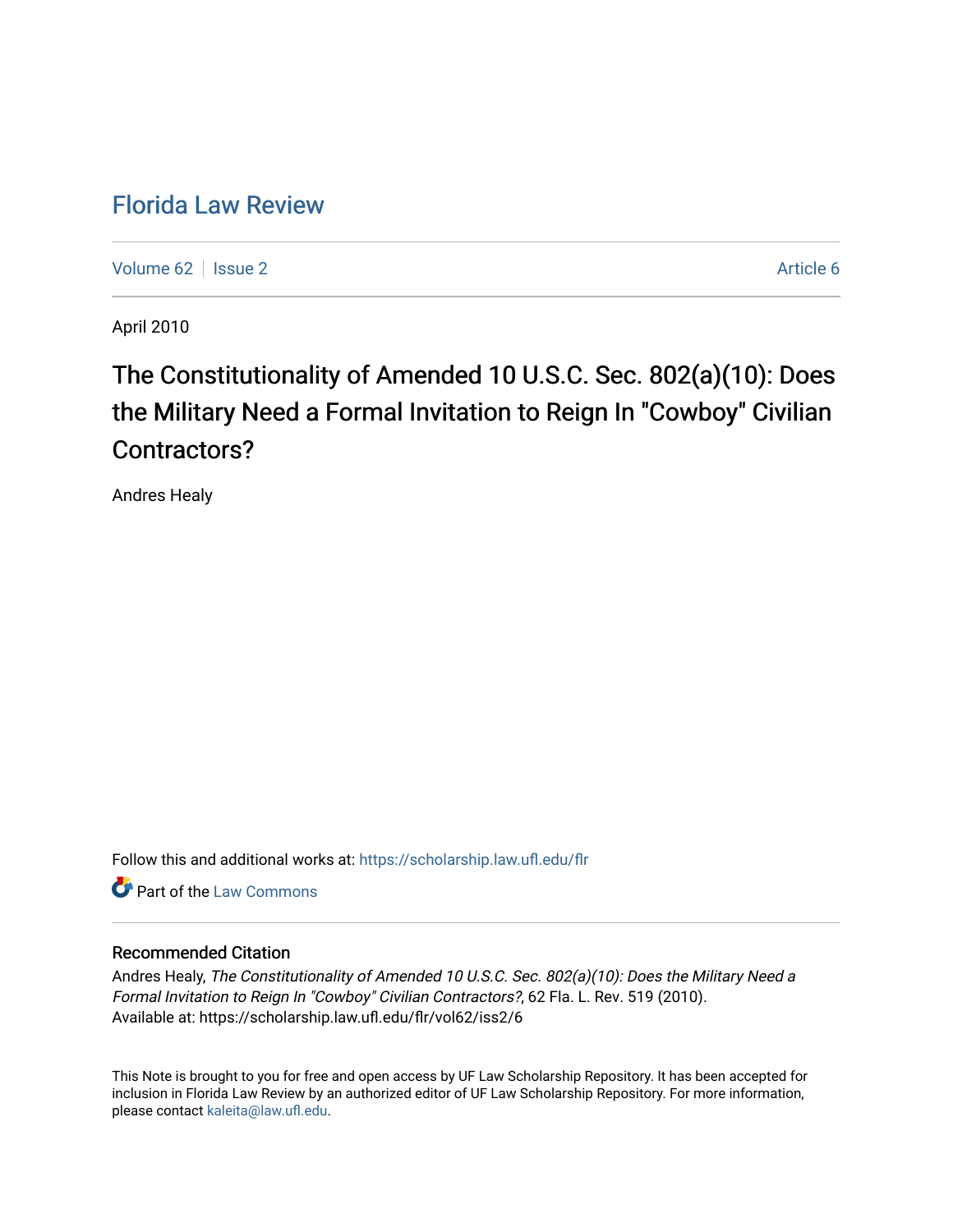### THE CONSTITUTIONALITY OF AMENDED 10 U.S.C. § 802(A)(10): DOES THE MILITARY NEED A FORMAL INVITATION TO REIGN IN "COWBOY" CIVILIAN CONTRACTORS?

### *Andres Healy\**

| II.  | THE PROBLEM OF "COWBOY" CONTRACTORS522                                                                    |  |
|------|-----------------------------------------------------------------------------------------------------------|--|
| III. | <b>CONGRESSIONAL ATTEMPTS TO REIGN IN COWBOY</b>                                                          |  |
| IV.  | <b>JUDICIAL PRECEDENT: THE LIMITS ON MILITARY</b><br>A. Historical Limitations on Application of Military |  |
|      |                                                                                                           |  |
|      | B. The Limits of Reid v. Covert and its Progeny535<br>C. Impact of Recent Decisions on the Permissible    |  |
|      |                                                                                                           |  |
|      |                                                                                                           |  |

### I. INTRODUCTION

Alaa "Alex" Mohammad Ali never set out to make history. He just needed a job.<sup>1</sup> Nevertheless, on February 23, 2008, Ali took his first step toward making history, and did it with blood on his hands.<sup>2</sup> What began as an argument with a fellow translator on a U.S. military base near Baghdad quickly escalated into a fight.<sup>3</sup> It ended just as quickly, with Ali allegedly stabbing the other man in the chest four times.<sup>4</sup> Of course, while terrible, a simple assault is hardly history making, or even

 <sup>\*</sup> J.D. Expected 2010, University of Florida Levin College of Law; B.A. in journalism, University of Central Florida. I would like to thank Professor Diane Mazur for inspiring me to write on a topic I might otherwise not have considered and Christopher Deem for always knowing exactly what more was needed. I would also like to thank my family for loving me, encouraging me and putting up with me throughout this process—I am fortunate to have each of you in my life. Finally, I would like to dedicate this Note to my father. Te amo y te extraño Papa.

 <sup>1.</sup> Emma Schwartz, *First Contractor Charged Under Military Justice System*, U.S. NEWS & WORLD REP., Apr. 5, 2008, *available at* http://www.usnews.com/articles/news/iraq/2008/04/ 05/first-contractor-charged-under-military-justice-system.html.

 <sup>2.</sup> Michael R. Gordon, *U.S. Charges Contractor at Iraq Post in Stabbing*, N.Y. TIMES, Apr. 5, 2008, at A6; Schwartz, *supra* note 1.

 <sup>3.</sup> Gordon, *supra* note 2; Schwartz, *supra* note 1.

 <sup>4.</sup> Gordon, *supra* note 2; Schwartz, *supra* note 1.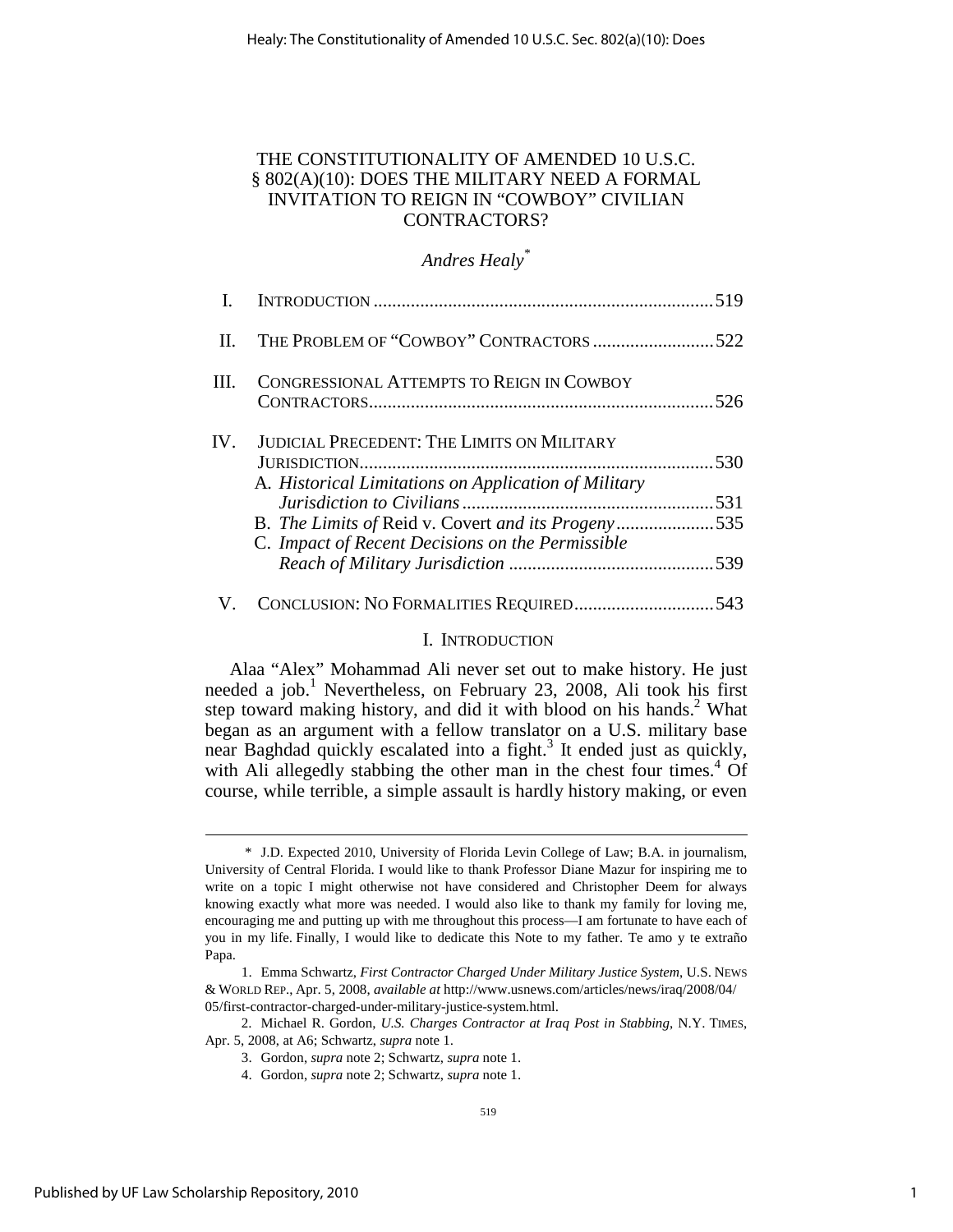newsworthy, given the daily carnage in Iraq.<sup>5</sup> So what makes Ali's story so special?

On March 27, 2008, Ali became the first civilian contractor working for the United States since 1968 to be criminally charged by the U.S. military.<sup>6</sup> The charges were the first to be levied under Congress' 2006 amendment to 10 U.S.C. § 802(a)(10),<sup>7</sup> which expanded the reach of the military justice system to "persons serving with or accompanying an armed force in the field" during even contingency operations $8\text{--}a$ profound shift from the pre-amendment need for a war formally declared by Congress.<sup>9</sup> Because U.S. citizens are generally immune from prosecution in U.S. courts for crimes committed abroad<sup>10</sup> and cannot be tried by the military outside of exceptionally limited  $circ$ circumstances, $\frac{11}{1}$  the amendment's proponents hoped that the amendment would finally close the jurisdictional gap that allowed civilian contractors to operate abroad without fear of criminal prosecution for any unlawful action.<sup>12</sup>

Instead, the amendment has ignited a storm of controversy $13$  and put Ali's otherwise mundane case into the limelight. Michael Navarre, a former member of the Navy's Judge Advocate General's Corps (JAG) who now works in private practice, explained that "[Ali's case] is a significant test case because the constitutionality of the new amendment will be litigated  $\dots$ . There is a question as to whether the Congress extended the power of the military too far."<sup>14</sup>

Navarre was not alone in raising the question of the amendment's constitutionality; besides commentators and academics, even the

 10. Del Quentin Wilber & Karen DeYoung, *Justice Department Moves Toward Charges Against Contractors in Iraq Shooting*, WASH. POST, Aug. 17, 2008, at A1.

11. *See infra* notes 153, 158 and accompanying text.

 12. *See* Griff Witte, *New Law Could Subject Civilians to Military Trial*, WASH. POST, Jan. 15, 2007, at A1. Generally speaking, U.S. civilians travelling abroad can only be criminally charged and tried by the authorities of the locality they are in. Such is currently not possible in Iraq due to an immunity agreement obtained by the United States from Iraq's Coalition Provisional Authority. CONGRESSIONAL BUDGET OFFICE, *supra* note 6, at 23; Sudarsan Raghavan, *Progress Cited on U.S.-Iraq Pacts; Foreign Minister Says Nations Are Working to Resolve Differences*, WASH. POST, July 3, 2008, at A13 (describing how immunity could soon evaporate, exposing contractors to local criminal jurisdiction).

13. Gordon, *supra* note 2.

14. *Id.*

 <sup>5.</sup> Gordon, *supra* note 2; Schwartz, *supra* note 1.

 <sup>6.</sup> CONGRESSIONAL BUDGET OFFICE, CONTRACTORS' SUPPORT OF U.S. OPERATIONS IN IRAQ 23 (2008) [hereinafter CONGRESSIONAL BUDGET OFFICE]; Jeremy Scahill, *An Iraqi Contractor Gets Prosecuted While Blackwater's Contract is Renewed*, THE NATION (N.Y.), Apr. 10, 2008, *available at* http://www.alternet.org/module/printversion/81977.

 <sup>7.</sup> Gordon, *supra* note 2; Schwartz, *supra* note 1.

 <sup>8.</sup> John Warner National Defense Act for Fiscal Year 2007, Pub. L. No. 109-364, § 552, 120 Stat. 2083, 2217 (2006); CONGRESSIONAL BUDGET OFFICE, *supra* note 6, at 23.

 <sup>9.</sup> *See* United States v. Averette, 19 C.M.A. 363, 365 (1970) (2-1 decision).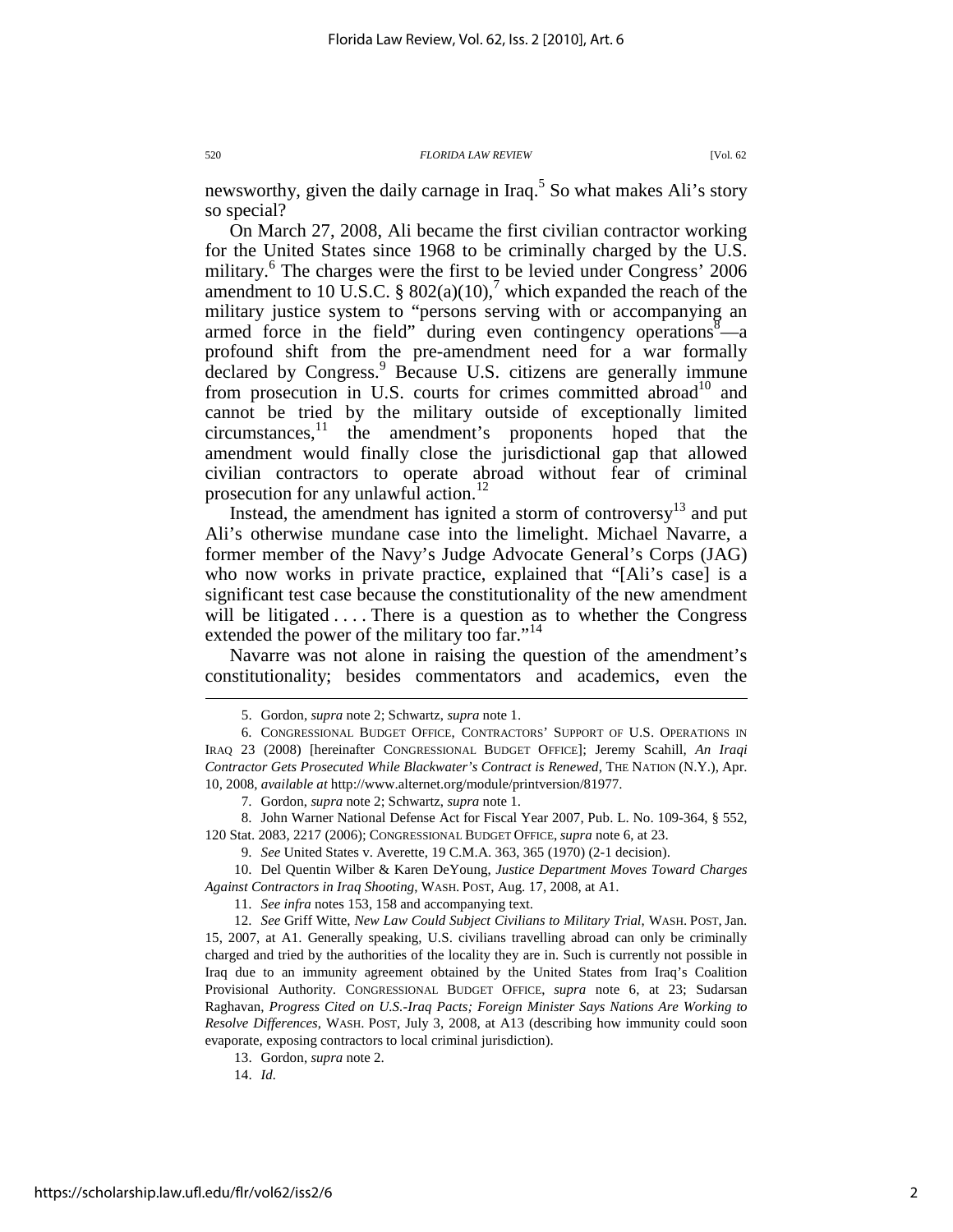government has been wary of the constitutionality of the amendment.<sup>15</sup> The Congressional Budget Office<sup>16</sup> reported that "using the [Uniform Code of Military Justice] to prosecute civilians, even during a war, may generate constitutional challenges based on the standards of due process applicable to military courts."<sup>17</sup> This might explain why the Department of Defense waited nearly seventeen months after passage of the amendment $18$  before it issued a memorandum directing the military branches on how to begin employing the military's newly authorized jurisdiction.<sup>19</sup> Notably, Ali was charged only days later, though he had already been in military custody for thirty-three days.<sup>20</sup> Some commentators, as well as Ali's military attorney, have thus postulated that the government is using Ali, who is not an American citizen, as a legal lab rat.<sup>21</sup> "They want to test out a new American law on somebody who is not even an American," said Captain Clay Compton, Ali's attorney. $22$ 

If a legal laboratory was the military's intent, its experiment was a success. Originally charged with aggravated assault, Ali pled guilty on June 22, 2008, to lesser charges of wrongful appropriation of a knife owned by a U.S. soldier, obstruction of justice for wrongfully disposing of the knife, and making a false official statement to military investigators.<sup>23</sup> As a result of his plea, Ali's assault charge, which carried an independent maximum penalty of eight years confinement,  $24$ was dismissed, $25$  and Ali would spend only five months in

 17. CONGRESSIONAL BUDGET OFFICE, *supra* note 6, at 23; *see also* JENNIFER K. ELSEA & NINA M. SERAFINO, CONGRESSIONAL RESEARCH SERVICE, PRIVATE SECURITY CONTRACTORS IN IRAQ: BACKGROUND, LEGAL STATUS, AND OTHER ISSUES 20–21 (2007).

 18. Memorandum from Sec'y of Def. Robert M. Gates to Sec'ys of the Military Dep'ts, Chairman of the Joint Chiefs of Staff, Under Sec'ys of Def., Commanders of the Combatant Commands 1–3 (Mar. 10, 2008), *available at* http://www.fas.org/sgp/othergov/dod/gatesucmj.pdf [hereinafter Gates Memorandum].

l

 24. Simon Montlake, *U.S. Soldier Convicted of Assault in Iraq Death*, CHRISTIAN SCI. MONITOR, Feb. 21, 2008, *available at* http://www.csmonitor.com/2008/0221/p99s01-duts.html.

 <sup>15.</sup> *See* CONGRESSIONAL BUDGET OFFICE, *supra* note 6, at 23.

 <sup>16. &</sup>quot;[The Congressional Budget Office] produces policy analyses, cost estimates of legislation, and budget and economic projections that serve as a basis for the Congress's decisions about spending and taxes. Every piece of legislation affecting the use of the nation's resources undergoes [the office's] scrutiny." Congressional Budget Office, Who We Are, http://www.cbo.gov/employment/whoweare.shtml (last visited Jan. 28, 2010).

 <sup>19.</sup> *Id.* at 1–2.

 <sup>20.</sup> *See supra* notes 2, 6 and accompanying text.

 <sup>21.</sup> *See* Scahill, *supra* note 6.

 <sup>22.</sup> *Id.*

 <sup>23.</sup> *See* Press Release, Multi-National Force-Iraq, Multi-National Corps–Iraq, Pub. Affairs Office, Camp Victory, Civilian Contractor Convicted at a Court-Martial (June 23, 2008), *available at* http://www.mnf-iraq.com/index.php?option=com content&task=view&id=20671&I temid=128 [hereinafter Press Release, Multi-National Force-Iraq].

 <sup>25.</sup> Press Release, Multi-National Force-Iraq, *supra* note 23.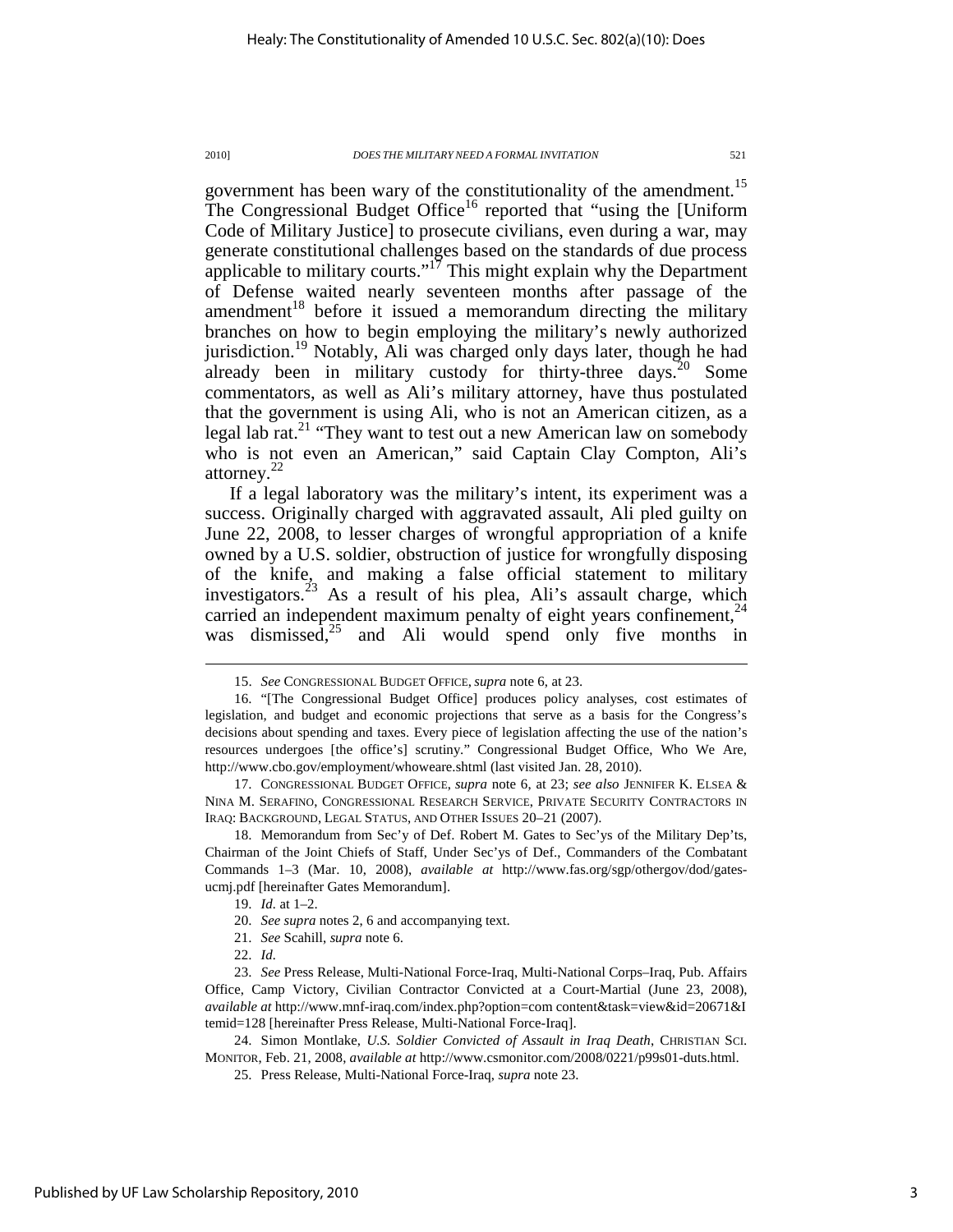confinement. $^{26}$ 

The decision in Ali's case, however, does not render the issue moot. Perhaps as a result of its initial success, the military has not hesitated in utilizing its new authority. In January 2009, it began court-martial proceedings against two more civilian contractors in Iraq.<sup>27</sup> In response, each contractor, in petitions for writs of habeas corpus filed in federal court, challenged the military's ability to exercise constitutionally such jurisdiction, specifically raising the issue of whether such jurisdiction is allowable outside the context of a declared war.<sup>28</sup>

Critically, the viability of the statute depends on this very issue. This Note will therefore resolve whether Congress extended the power of the military too far when it amended 10 U.S.C.  $\S$  802(a)(10). Part II illustrates the problems that arise with the absence of civil or military jurisdiction over criminal acts committed by civilian contractors. Part III describes the failure of Congress' attempts to subject civilian contractors to civilian criminal jurisdiction and the resulting need for the amendment to 10 U.S.C.  $\S$  802(a)(10). Part IV analyzes judicial precedent concerning previous attempts to expand military jurisdiction to civilians. Finally, Part V concludes by stating definitively that 10 U.S.C.  $\S 802(a)(10)$  is constitutional.

### II. THE PROBLEM OF "COWBOY" CONTRACTORS

Omar H. Waso, a senior Kurdish official, could not believe his eyes. On September 16, 2007, from a rooftop overlooking Nisoor Square in Baghdad, Iraq, Waso watched as private security contractors from Blackwater Worldwide (Blackwater)<sup>29</sup> fired machine guns and grenade launchers at anything that moved.<sup>30</sup> "Women and children, all of them

 <sup>26.</sup> *Id.* His subsequent collateral attack on the authority of the military to exercise jurisdiction over him was dismissed by the U.S. Court of Appeals for the Armed Forces (CAAF), the "supreme court" of military justice. Ali v. Austin, Misc. No. 09-8001/AR (C.A.A.F. Nov. 5, 2008) (petition summarily dismissed).

 <sup>27.</sup> *See* Petition for Writ of Habeas Corpus, Adolph v. Gates, No. 1:09-cv-00135 (D.C. Cir. Jan. 23, 2009); *see also* Petition for Writ of Habeas Corpus, Price v. Gates, No. 1:09-cv-00106 (D.C. Cir. Jan. 16, 2009).

 <sup>28.</sup> *See* Petition for Writ of Habeas Corpus, *Adolph*, (No. 1:09-cv-00135); *see also* Petition for Writ of Habeas Corpus, *Price*, (No. 1:09-cv-00106). *But see* Keith Rogers, *No Court-Martial for Man Suspected in Spy Plane Fire*, LAS VEGAS REV. J., Jan. 23, 2009, at B1.

 <sup>29.</sup> Blackwater Worldwide was formerly known as Blackwater USA and is owned by Erik Prince, a former U.S. Navy SEAL. Memorandum from Majority Staff to the H. Comm. on Oversight and Gov't Reform 5 (Oct. 1, 2007), *available at* http://oversight.house.gov/documents/20071001121609.pdf [hereinafter Majority Staff Memorandum]. From 2001 to 2006, Blackwater received over a billion dollars in government contracts. *Id.* at 4. On May 8, 2006, the State Department awarded Blackwater a diplomatic security contract with a maximum value of \$1.2 billion per contractor, or \$3.6 billion in total. *Id*. at 4–5.

 <sup>30.</sup> James Glanz, *New Evidence that Guards Took No Fire*, N.Y. TIMES, Oct. 13, 2007, at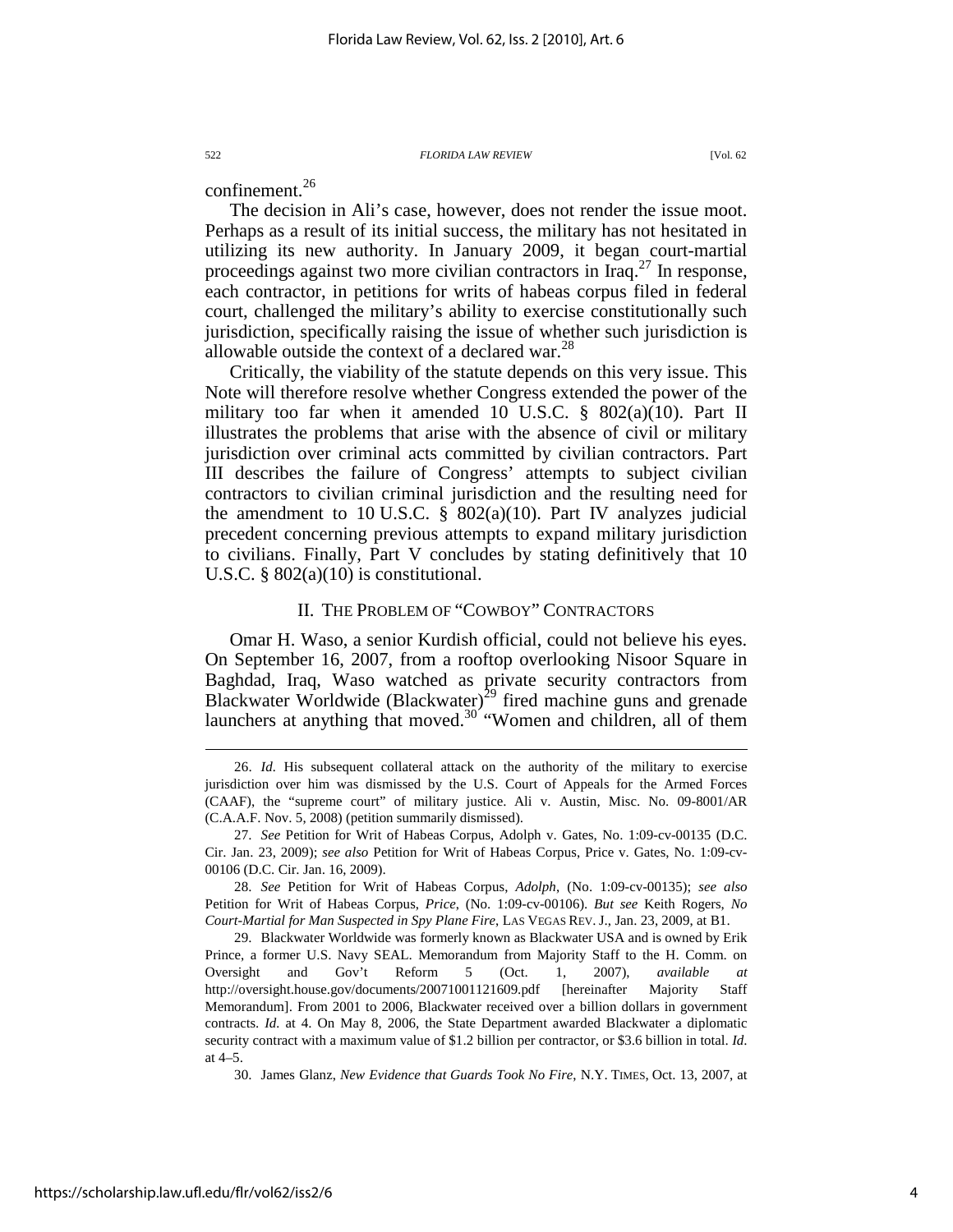were shouting and crying," he said. "They killed innocent people for no reason."<sup>31</sup>

According to testimony given by Erik Prince, Blackwater's owner, before the House Oversight and Government Reform Committee, the contractors responded only after coming under fire.<sup>32</sup> "[T]eam members returned fire at threatening targets," he said in prepared testimony. "Among the threats identified were men with AK-47s firing on the convoy, as well as approaching vehicles that appeared to be suicide car bombers."<sup>33</sup>

Eyewitnesses painted a different picture. "It was one-sided shooting from one direction," Waso said. "There wasn't any return fire."<sup>34</sup> Waso and other witnesses allege that contractors fired indiscriminately and continued firing long after it was clear that there was no resistance even firing at vehicles trying to flee the square. "I call it a massacre," Waso said. "It is illegal. They used the law of the jungle."<sup>35</sup>

Military investigators agreed, $36$  finding no evidence that the Blackwater contractors were threatened.<sup>37</sup> "It was obviously excessive, it was obviously wrong," said an anonymous U.S. military official. "The civilians that were fired upon, they didn't have any weapons to fire back at them."<sup>38</sup> An independent investigation by the FBI concluded likewise.<sup>39</sup> In fact, to military officials, this was a clear-cut case. "If our people had done this, they would be court-martialed," said a U.S. military official.<sup>40</sup> Instead, U.S. authorities, both civilian and military, did nothing, $41$  which raises the question: Given the 2006 amendment to 10 U.S.C. § 802(a)(10), why didn't the military prosecute those involved?

 $\overline{a}$ 

33. *Id.*

A1.

 <sup>31.</sup> *Id.*

 <sup>32.</sup> Sudarsan Raghavan et al., *Blackwater Faulted in Military Reports from Shooting Scene*, WASH. POST., Oct. 5, 2007, at A1. Portions of the remarks were left out of Prince's testimony after the Justice Department warned that the incident was under investigation and should not be discussed in public session. *Id.*

 <sup>34.</sup> Glanz, *supra* note 30.

 <sup>35.</sup> *Id.*

 <sup>36.</sup> Raghavan et al., *supra* note 32.

 <sup>37.</sup> Military investigators found only cartridges and casings corresponding to contractor weapons. Glanz, *supra* note 30.

 <sup>38.</sup> Raghavan et al., *supra* note 32.

 <sup>39.</sup> Wilber & DeYoung, *supra* note 10.

 <sup>40.</sup> Glanz, *supra* note 30.

 <sup>41.</sup> Scahill, *supra* note 6. *But see* Del Quentin Wilber & Julie Tate, *Contractors' Attorneys Lash Out at Justice Department*, WASH. POST., Dec. 7, 2008, at A2 (detailing how six Blackwater contractors involved in the Nisoor Square incident have been indicted under the Military Extraterritorial Jurisdiction Act).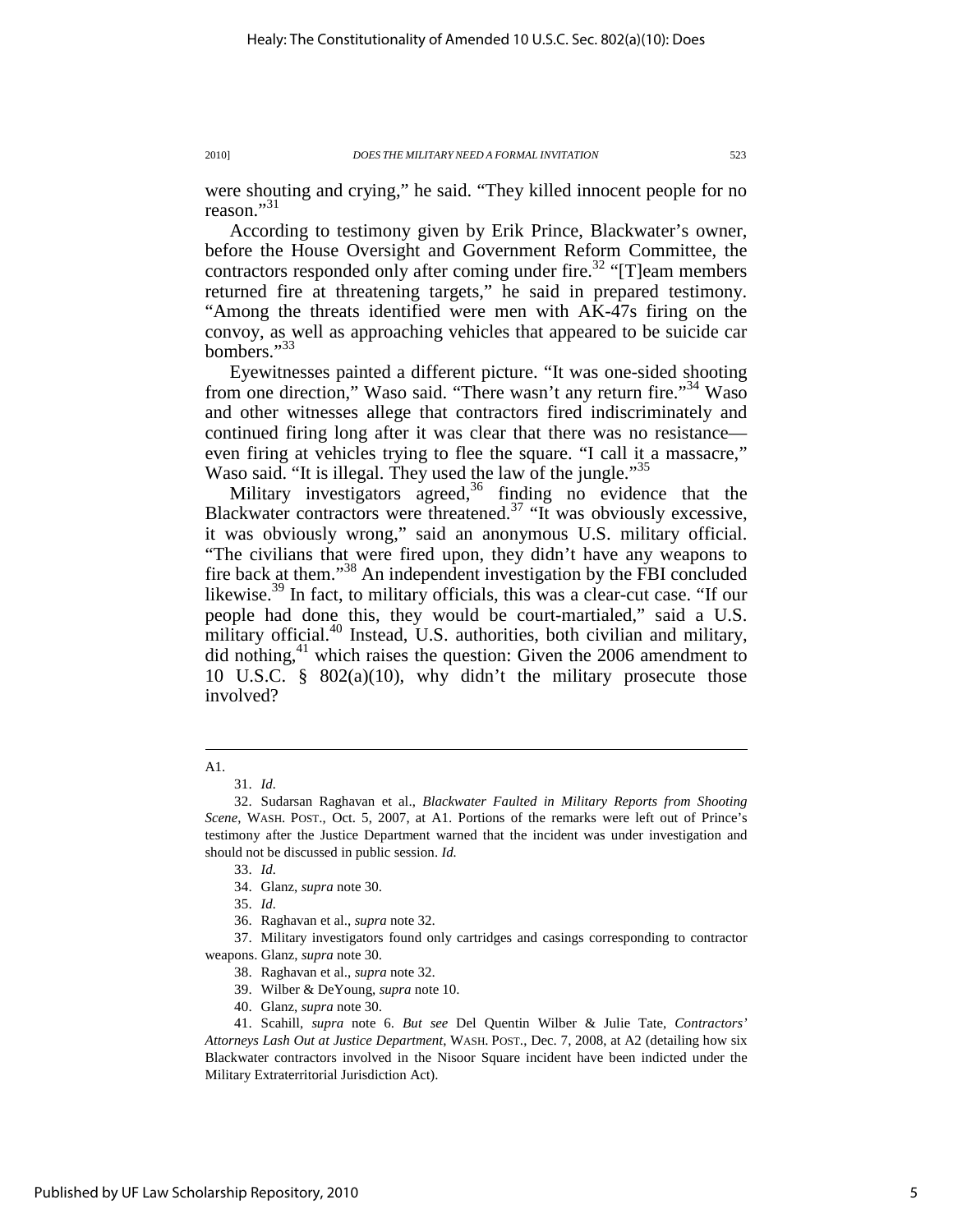The simple answer is that the military had not yet decided how to exercise its newfound authority. As previously discussed, even though Congress amended 10 U.S.C. § 802(a)(10) in 2006, the military waited until March of 2008 to determine how, or if, it would exercise its newfound power,"<sup>42</sup>—effectively expanding the duration of the jurisdictional gap enjoyed by civilian contractors by an additional seventeen months.<sup>43</sup> Arguably, this delay might have lingered had the actions taken by the contractors at Nisoor Square<sup>44</sup> represented a rare and isolated occurrence. However, such abuses by civilian contractors had become less the exception, and more the rule.<sup>45</sup>

A memorandum prepared for members of the House of Representatives' Committee on Oversight and Government Reform found, according to reports obtained from Blackwater, that the company was involved in 195 "escalation of force" incidents from 2005 through  $2006<sup>46</sup>$  These reported incidents included the Nasoor incident,  $47$  the shooting of Iraqi Vice President Adil Abd-al-Mahdi's bodyguard by a drunken Blackwater contractor on Christmas Eve,<sup>48</sup> and miscellaneous acts of what could best be described as wanton and reckless acts of violence.<sup>49</sup>

Perhaps more disturbing, these incidents represent just those reported by Blackwater itself.<sup>50</sup> The Iraqi government has accused Blackwater security contractors of causing far more incidents and demanded that the company be excluded from the region. $51$ Additionally, Iraqis are not alone in their assessment of some private contractors' actions.<sup>52</sup> During an October 2007 hearing on Blackwater,

 $\overline{a}$ 

46. Majority Staff Memorandum, *supra* note 29, at 1.

 47. *See supra* notes 29–40 and accompanying text. The Nasoor incident actually took place in 2007.

48. Majority Staff Memorandum, *supra* note 29, at 9–12.

 51. Andrew E. Kramer, *Security Contractors Shoot at Taxi, Wounding 3 Iraqis*, N.Y. TIMES, Oct. 19, 2007, at A12.

 52. *See generally Hearing on Blackwater USA Before the H. Comm. on Oversight and Gov't Reform*, 110th Cong. 42–43 (2007) [hereinafter *Hearing*] (questioning Blackwater CEO

 <sup>42.</sup> Gates Memorandum, *supra* note 18, at 1–3.

 <sup>43.</sup> *Id.* at 1–2.

 <sup>44.</sup> *See supra* notes 29–40 and accompanying text.

 <sup>45.</sup> *See* Jonathan Finer, *Security Contractors In Iraq under Scrutiny after Shootings*, WASH. POST., Sept. 10, 2005, at A1 (detailing investigation of contractors for indiscriminately shooting at civilians and civilian vehicles while driving through the streets of Iraq); David Washburn & Bruce Bigelow, *Civilian Contractors Suspected in Abuses in Legal Gray Area*, SAN DIEGO UNION-TRIB., May 29, 2004, at A1 (examining legal ramifications for civilian contractors involved in prisoner abuses that took place at the Abu Ghraib military prison in Iraq); Jamie Wilson, *Marines 'Beat U.S. Workers' in Iraq*, GUARDIAN (London), June 9, 2005, at 15 (describing response of U.S. marines to private security contractors allegedly shooting at a Marine convoy, as well as indiscriminately shooting at Iraqi civilians).

 <sup>49.</sup> *Id.* at 1–2, 6–9.

 <sup>50.</sup> *Id.* at 1–2.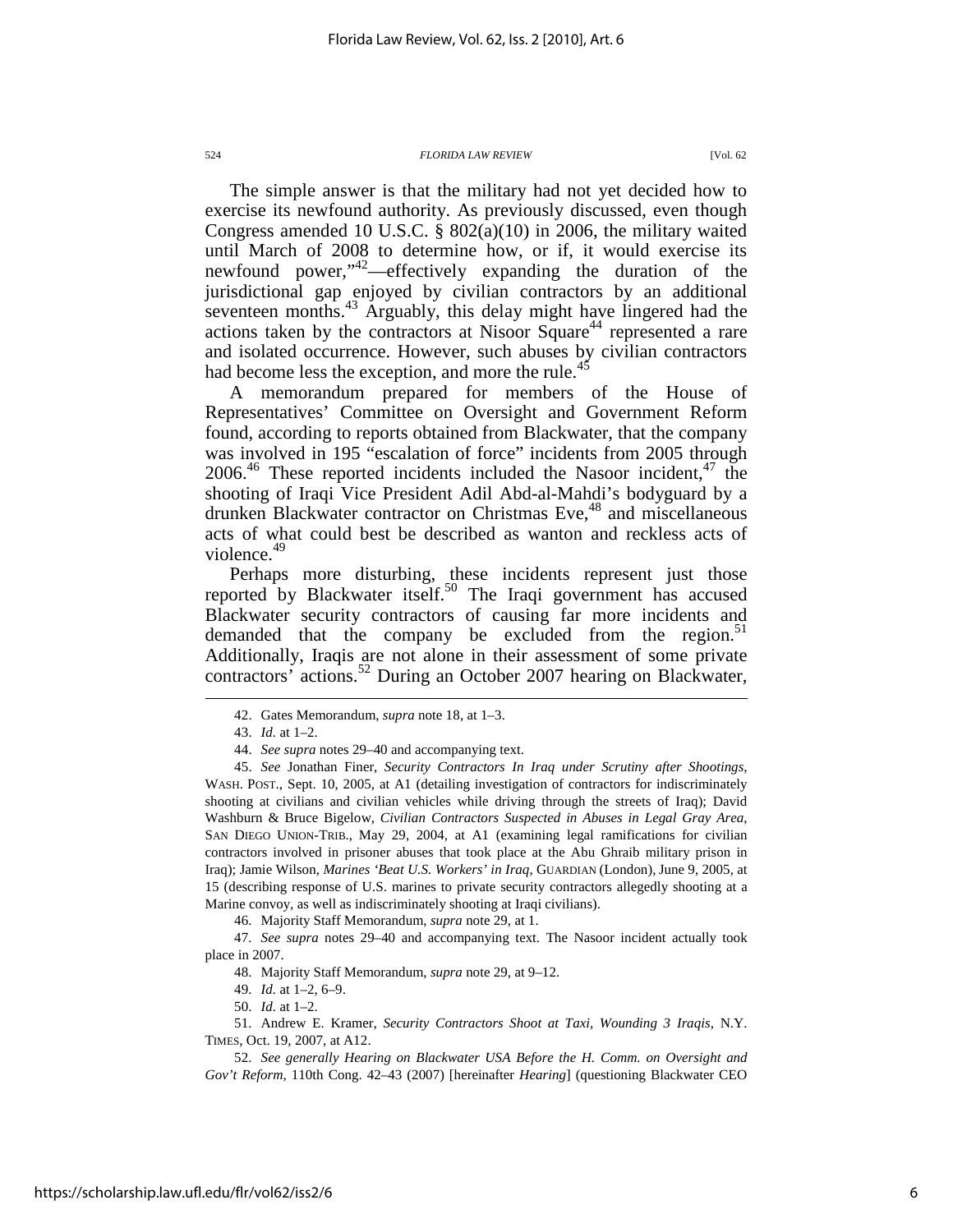Representative Henry Waxman, chairman of the Committee on Oversight and Government Reform, noted that military commanders had stated publicly that Blackwater contractors "often act like cowboys."<sup>53</sup> According to the committee, senior military officials had "asserted that the impact of Blackwater's actions on Iraqi attitudes toward U.S. forces 'is going to hurt us badly' and 'may be worse than Abu Ghraib."<sup>54</sup>

Notably, though Blackwater contractors were the focus of the congressional inquiry,<sup>55</sup> they are not the sole culprits of alleged misconduct.<sup>56</sup> Similar charges of criminal conduct have been levied against employees of many private contractor companies operating in Iraq. $57$  Still, while such abuses have colored the world's perception of the entire civilian contractor population, they truly cannot be considered systemic.

Of the estimated 180,000 civilian contractors working in Iraq,  $58$ allegations and reports of abuses almost entirely can be attributed to a fractional subset—private security contractors. Tasked with providing personal security details for high ranking officials or with protecting contractors not deployed directly with the combat force,<sup>59</sup> these individuals often have extensive military backgrounds and are generally heavily armed.<sup>60</sup> Many reportedly carry rocket and grenade launchers, in addition to automatic weapons,  $\frac{61}{100}$  and some apparently have access to chemical riot control agents that even U.S. soldiers are prohibited from using.<sup>62</sup> It is against this small subset, which accounts for no more than an estimated  $30,000$  of the contractors in Iraq,  $63$  that nearly all complaints of contractor abuses have been lodged.

Still, prior to Ali, not a single security contractor had been prosecuted or punished for criminal conduct in Iraq.<sup>64</sup> As described by

53. *Id.*

 $\overline{a}$ 

57. *Id.*

Erik Prince about allegations of misconduct by Blackwater contractors in Iraq).

 <sup>54.</sup> Majority Staff Memorandum, *supra* note 29, at 6.

 <sup>55.</sup> *See generally Hearing*, *supra* note 52, at 42–43.

 <sup>56.</sup> ELSEA & SERAFINO, *supra* note 17, at 10–11.

 <sup>58.</sup> Jeremy Scahill, *A Very Private War*, GUARDIAN (London), Aug. 1, 2007, at 4.

 <sup>59.</sup> CONGRESSIONAL BUDGET OFFICE, *supra* note 6, at 13.

 <sup>60.</sup> *Id.* at 15.

 <sup>61.</sup> *See* Joshua Partlow & Sudarsan Raghavan, *Iraq Probe of U.S. Security Firm Grows; Blackwater, Accused of Killing 11 on Sunday, Cited in Earlier Deaths*, WASH. POST, Sept. 22, 2007, at A1.

 <sup>62.</sup> James Risen, *'05 Use of Gas by Blackwater Leaves Questions*, N.Y. TIMES, Jan. 10, 2008, at A1.

 <sup>63.</sup> CONGRESSIONAL BUDGET OFFICE, *supra* note 6, at 15.

 <sup>64.</sup> ELSEA & SERAFINO, *supra* note 17, at 20; William C. Peters, *On Laws, Wars, and Mercenaries: The Case for Courts-Martial Jurisdiction over Civilian Contractor Misconduct in Iraq*, 2006 BYU L. REV. 367, 367.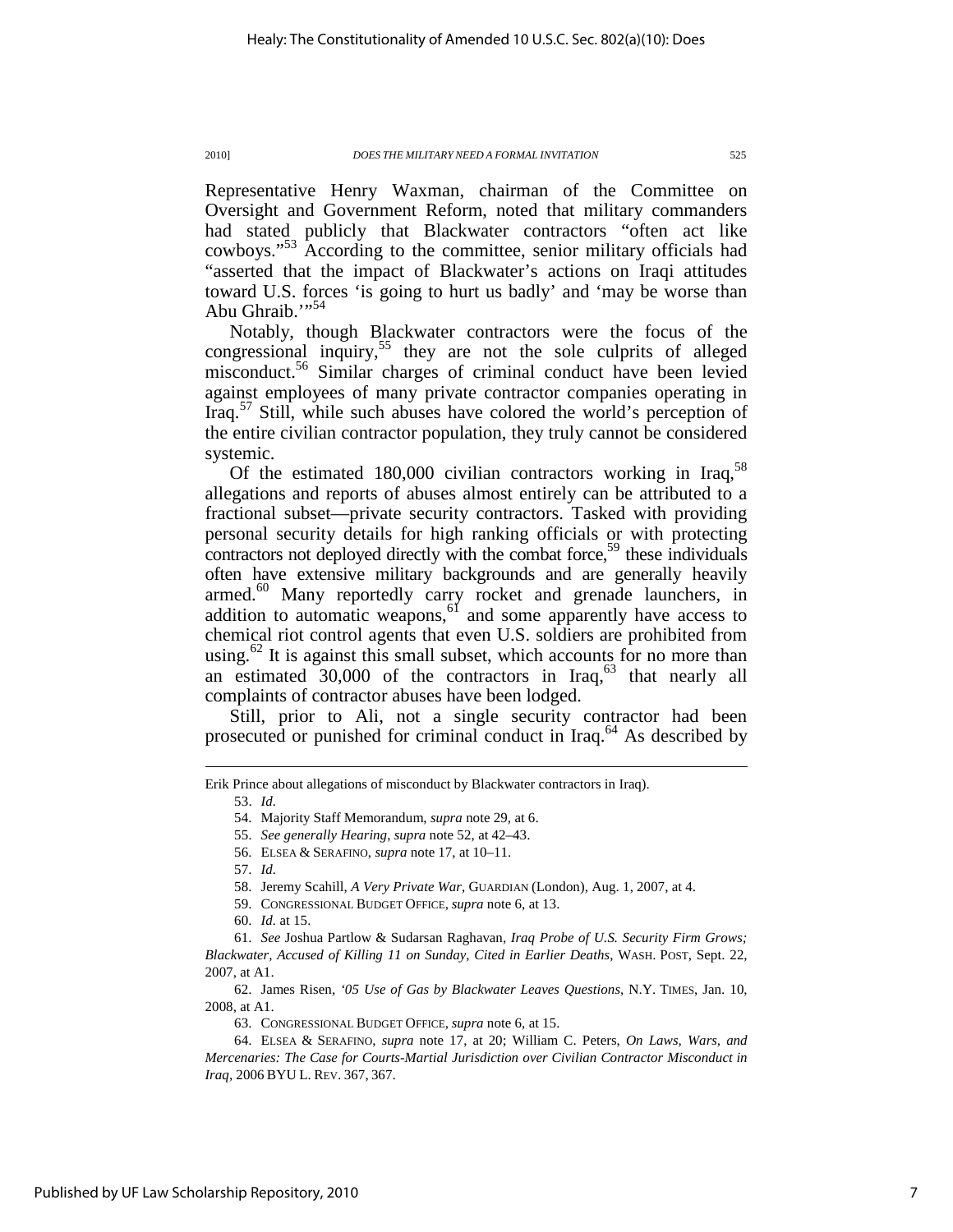Professor William C. Peters of the United States Military Academy at West Point, this meant one of two things: "Either every [contractor] happens to be a model citizen, or there [were] serious shortcomings in the legal system that governs them."<sup>65</sup> Given the "cowboy" reputation earned by many contractors, the answer was clearly the latter.

### III. CONGRESSIONAL ATTEMPTS TO REIGN IN COWBOY **CONTRACTORS**

Frustrated by the apparent lawlessness of some security contractors and the apparent exasperation of many military officials, Congress invariably sought to halt further abuses, or at least provide an avenue of accountability, by closing the jurisdictional gap. $66$  Giving the military jurisdiction was not its first choice.<sup>67</sup> Rather, Congress first attempted a less controversial approach—expanding the jurisdiction of U.S. federal courts to allow criminal contractors to be prosecuted in the United States.<sup>68</sup> In theory, tailoring legislation to allow civil jurisdiction should have been easy. In practice, it was a dismal failure and precipitated the need for more effective action, which eventually came in the form of expanded military jurisdiction.

It is important to note that at the time the contractor abuses in Iraq first came to light, legislation expanding federal court jurisdiction to felonies committed outside the United States was already in effect.<sup>69</sup> During the Clinton Administration, Congress passed the Military Extraterritorial Jurisdiction Act of  $2000$   $(MEJA)^{70}$  to address the longstanding problem of the immunity from prosecution of which civilian contractors and other civilians accompanying the military abroad had taken advantage.<sup>71</sup> Ostensibly, MEJA, as originally enacted, gave federal courts criminal jurisdiction over members of the Armed Forces and individuals "employed by or accompanying the Armed Forces outside the United States."<sup>72</sup> Of course, the devil was in the details, which included language excluding most of the estimated

 <sup>65.</sup> Peters, *supra* note 64, at 367.

 <sup>66.</sup> *See supra* notes 11–12 and accompanying text.

 <sup>67.</sup> *See* Military Extraterritorial Jurisdiction Act of 2000, Pub. L. No. 106-523, §§ 1–2, 114 Stat. 2488, 2488–92 (current version at 18 U.S.C. §§ 3261–67 (2004)).

 <sup>68.</sup> *Id.*; *see also Closing Legal Loopholes: Prosecuting Sexual Assaults and Other Violent Crimes Committed Overseas by American Civilians in a Combat Environment: Hearing Before the S. Comm. on Foreign Relations*, 110th Cong. 2 (2008) (statement of Sigal P. Mandelker, Deputy Assistant Att'y Gen., Dep't of Justice) [hereinafter Mandelker].

 <sup>69.</sup> *See generally* Military Extraterritorial Jurisdiction Act §§ 1–2.

 <sup>70.</sup> *Id.*

 <sup>71.</sup> Glenn R. Schmitt, *Amending the Military Extraterritorial Jurisdiction Act of 2000: Rushing to Close an Unforeseen Loophole*, ARMY LAW., June 2005, *available at*  http://findarticles.com/p/articles/mi\_m6052/is\_2005\_June/ai\_n14935862.

 <sup>72.</sup> Military Extraterritorial Jurisdiction Act § 2.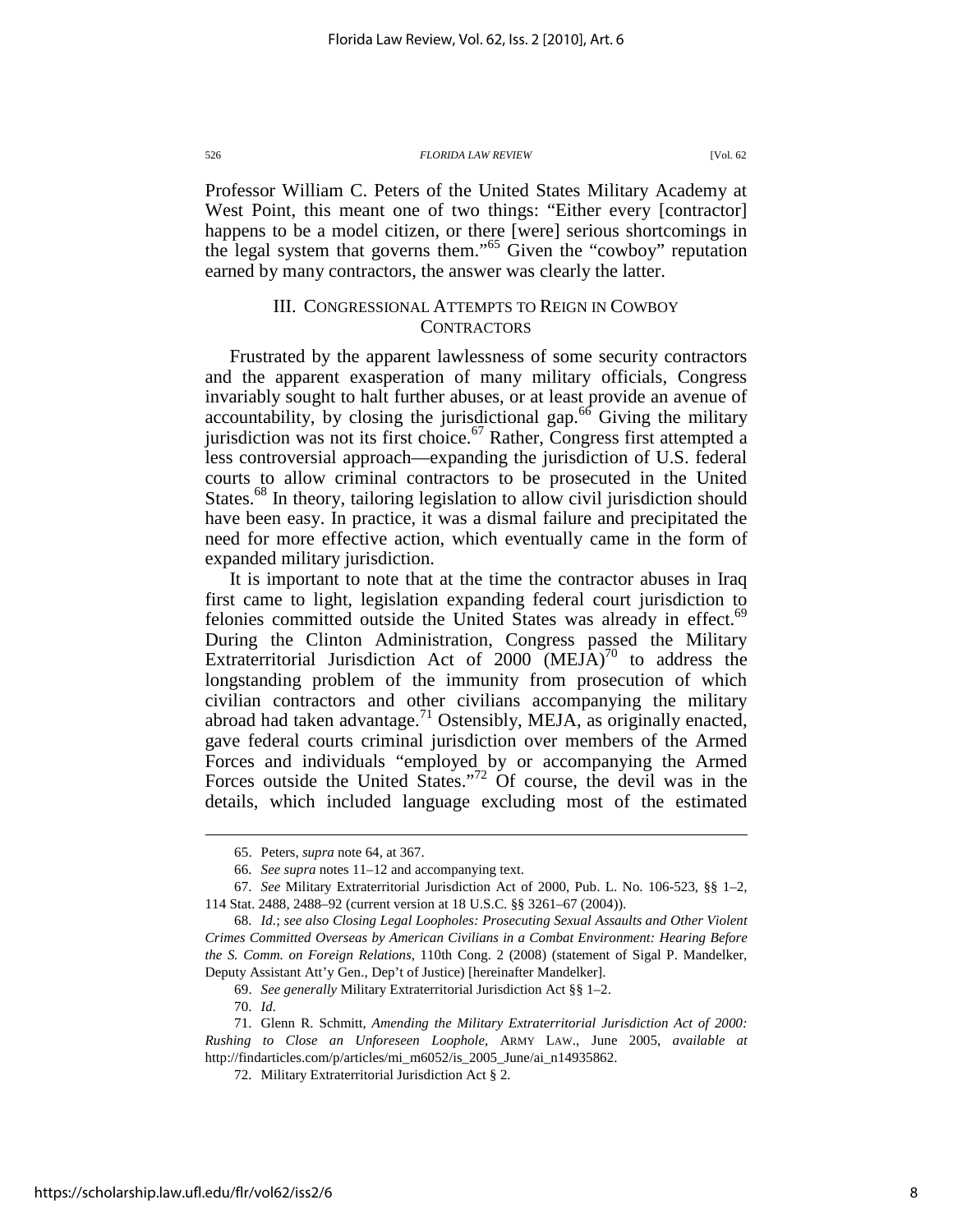30,000 private security contractors in Iraq from U.S. jurisdiction.<sup>73</sup>

The basis for MEJA's original shortcomings can be broadly delineated into two categories: citizenship or status. Concerning citizenship, MEJA excludes nearly all foreign nationals—nearly 25,000 individuals—from its jurisdiction.<sup>74</sup> Based on that limitation alone, the scope of MEJA's applicability shrinks considerably—remaining only applicable to an estimated  $5,000$  security contractors.<sup>75</sup> Arguably, though, this is not the source of MEJA's failures. In truth, the exempted foreign nationals were never the target of congressional action for one simple reason—foreign nationals were subject to prosecution by their respective governments.<sup>76</sup>

In contrast, the pertinent status limitation had a much more insidious effect. By narrowly defining those "employed by or accompanying the Armed Forces" to include only contractors or employees of the Department of Defense (as well as military dependants residing with their military member), $\frac{1}{1}$  MEJA rendered itself toothless. Of the remaining 5,000 security contractors, the majority—including Blackwater contractors and the rest of the most notorious cowboys worked for the Department of State, $78$  which exempted them from MEJA jurisdiction.<sup>19</sup> Most of the remaining contractors were employed by a variety of government agencies and were likewise exempt.<sup>80</sup> In reality, few security contractors were employed by the Department of Defense.<sup>81</sup> Thus, though intended to bring law to the lawless, MEJA, as originally enacted, effectively made little difference. It could not bring private security contractors to justice.

75. CONGRESSIONAL BUDGET OFFICE, *supra* note 6, at 15.

 <sup>73.</sup> CONGRESSIONAL BUDGET OFFICE, *supra* note 6, at 15.

 <sup>74.</sup> First, MEJA, as originally enacted, explicitly excluded from U.S. jurisdiction any citizen of the country in which the crime was committed. Mandelker, *supra* note 68, at 2. In Iraq, half of all security contractors are Iraqi nationals. CONGRESSIONAL BUDGET OFFICE, *supra*  note 6, at 15. Second, MEJA, as originally enacted, did not extend U.S. jurisdiction to foreign nationals subject to prosecution in their own countries. Mandelker, *supra* note 68, at 2. As tabulated by the Congressional Budget Office, this potentially excludes another 10,000 security contractors from prosecution. CONGRESSIONAL BUDGET OFFICE, *supra* note 6, at 15.

 <sup>76.</sup> Mandelker, *supra* note 68, at 2.

 <sup>77.</sup> Military Extraterritorial Jurisdiction Act §§ 1–2; Mandelker, *supra* note 68, at 2; Schmitt, *supra* note 71.

 <sup>78.</sup> CONGRESSIONAL BUDGET OFFICE, *supra* note 6, at 16; ELSEA & SERAFINO, *supra* note 17, at 6–7.

 <sup>79.</sup> CONGRESSIONAL BUDGET OFFICE, *supra* note 6, at 24.

 <sup>80.</sup> ELSEA & SERAFINO, *supra* note 17, at 7–9. Notably, contractors involved in the Abu Ghraib incident worked for the CIA and the Department of the Interior and were thus immune from prosecution under MEJA. Schmitt, *supra* note 71.

 <sup>81.</sup> CONGRESSIONAL BUDGET OFFICE, *supra* note 6, at 15.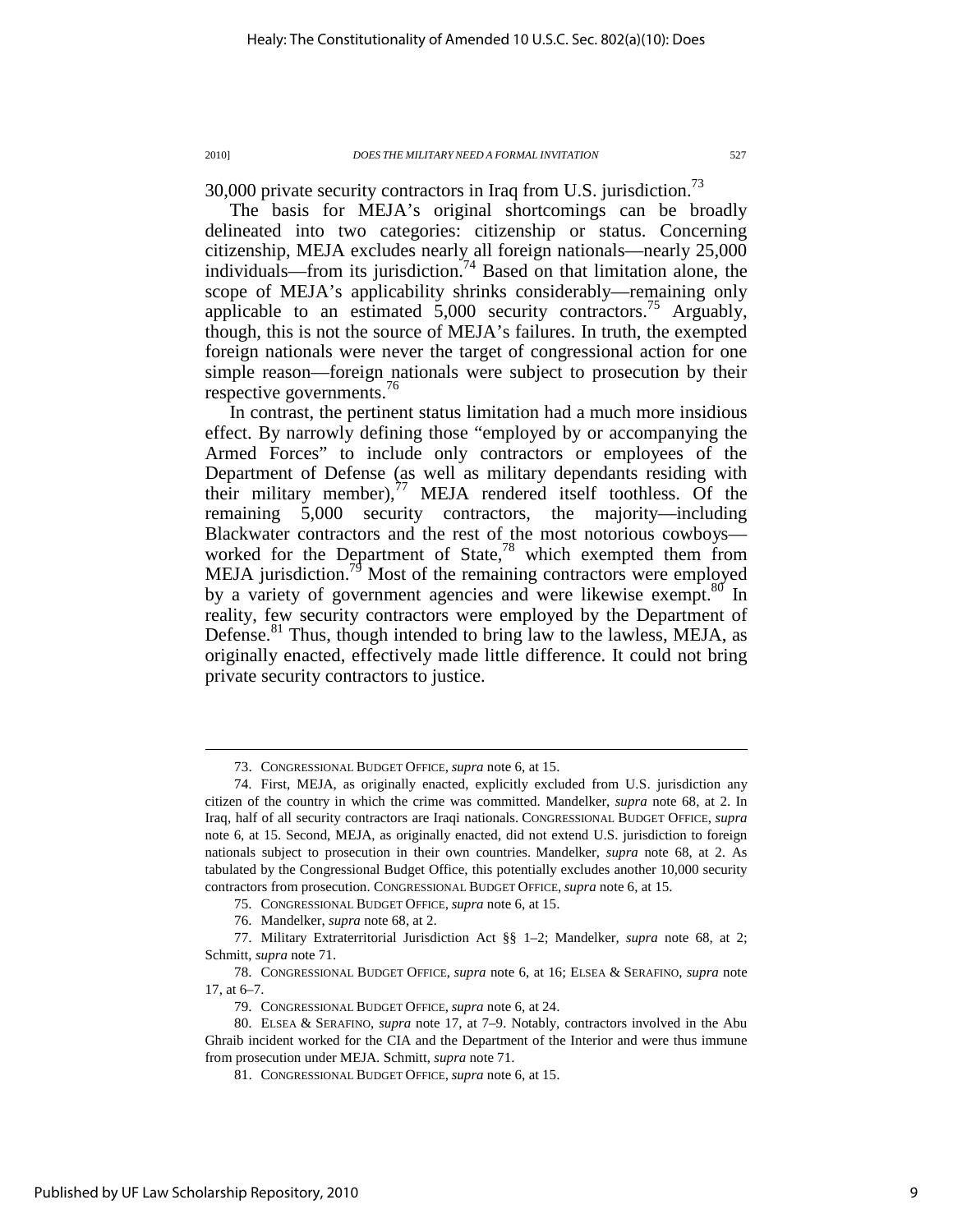In light of that fact, in 2004, members of Congress acted to free MEJA from some of its limitations. $82$  While retaining MEJA's exemptions for foreign nationals, $83$  Congress expanded MEJA's definition of non-military individuals to include contractors employed by "any other Federal agency, or any provisional authority, to the extent such employment relates to supporting the mission of the Department of Defense overseas . . .  $.^{94}$  Unfortunately, the clarity of MEJA's applicability would have been better served if Congress had taken more time debating and drafting the amendment.<sup>85</sup> While clearly broader in applicability, the new language leaves much to be desired in clearly delineating to whom MEJA now applies.<sup>86</sup> Many authorities have concluded that contractors employed by the State Department remain exempt from U.S. jurisdiction,  $87$  a conclusion seemingly supported by the paucity of prosecutions brought under MEJA.<sup>88</sup> As explained by Peter Singer, a Brookings Institute scholar, by 2005 "[t]here ha[d] been more than 20,000 [security contractors] on the ground in Iraq for more than two years and not one has been prosecuted for anything . . . . Given the raw number of contractors, let alone the incidents we know about, it boggles the mind."<sup>89</sup>

As a result of MEJA's shortcomings, members of Congress sought yet another method of curbing contractor abuses—the 2006 amendment to 10 U.S.C. §  $802(a)(10).^{90}$  The statute subjects arguably all civilians contractors, military dependants, and even embedded journalists—to military trials for offenses committed near a conflict zone.<sup>91</sup> Supporters stated that its implementation would raise troop morale and aid the military by bringing "uniformity to the commander's ability to control the behavior of people representing [the United States]."<sup>92</sup>

 $\overline{a}$ 

88. CONGRESSIONAL BUDGET OFFICE, *supra* note 6, at 24.

 <sup>82.</sup> Ronald W. Reagan National Defense Authorization Act for Fiscal Year 2005, Pub. L. No. 108-375, § 1088, 118 Stat. 1811, 2066–67 (2004); Mandelker, *supra* note 68, at 2.

 <sup>83.</sup> *See* Ronald W. Reagan National Defense Authorization Act § 1088.

 <sup>84.</sup> *Id.*

 <sup>85.</sup> *Id.*

 <sup>86.</sup> *Id.*

 <sup>87.</sup> *See* CONGRESSIONAL BUDGET OFFICE, *supra* note 6, at 23. Through March 2008, only thirteen cases had been charged—all of which were referred by the Department of Defense. *Id.*  None dealt with the kind of abuses discussed in this Note. *See* Mandelker, *supra* note 68, at 3 (describing how most successful prosecutions have dealt with allegations of sexual abuse); ELSEA & SERAFINO, *supra* note 17, at 19 (discussing prosecution for child pornography); Tony Perry, *Marine Is Acquitted in Killings of 4 Iraqis*, L.A. TIMES, Aug. 29, 2008, at A1 (discussing prosecution of Marine reservist for killing Iraqi prisoners).

 <sup>89.</sup> Witte, *supra* note 12.

 <sup>90.</sup> John Warner National Defense Act for Fiscal Year 2007, Pub. L. No. 109-364, § 552, 120 Stat. 2083, 2217 (2006).

 <sup>91.</sup> Witte, *supra* note 12.

 <sup>92.</sup> *Id.*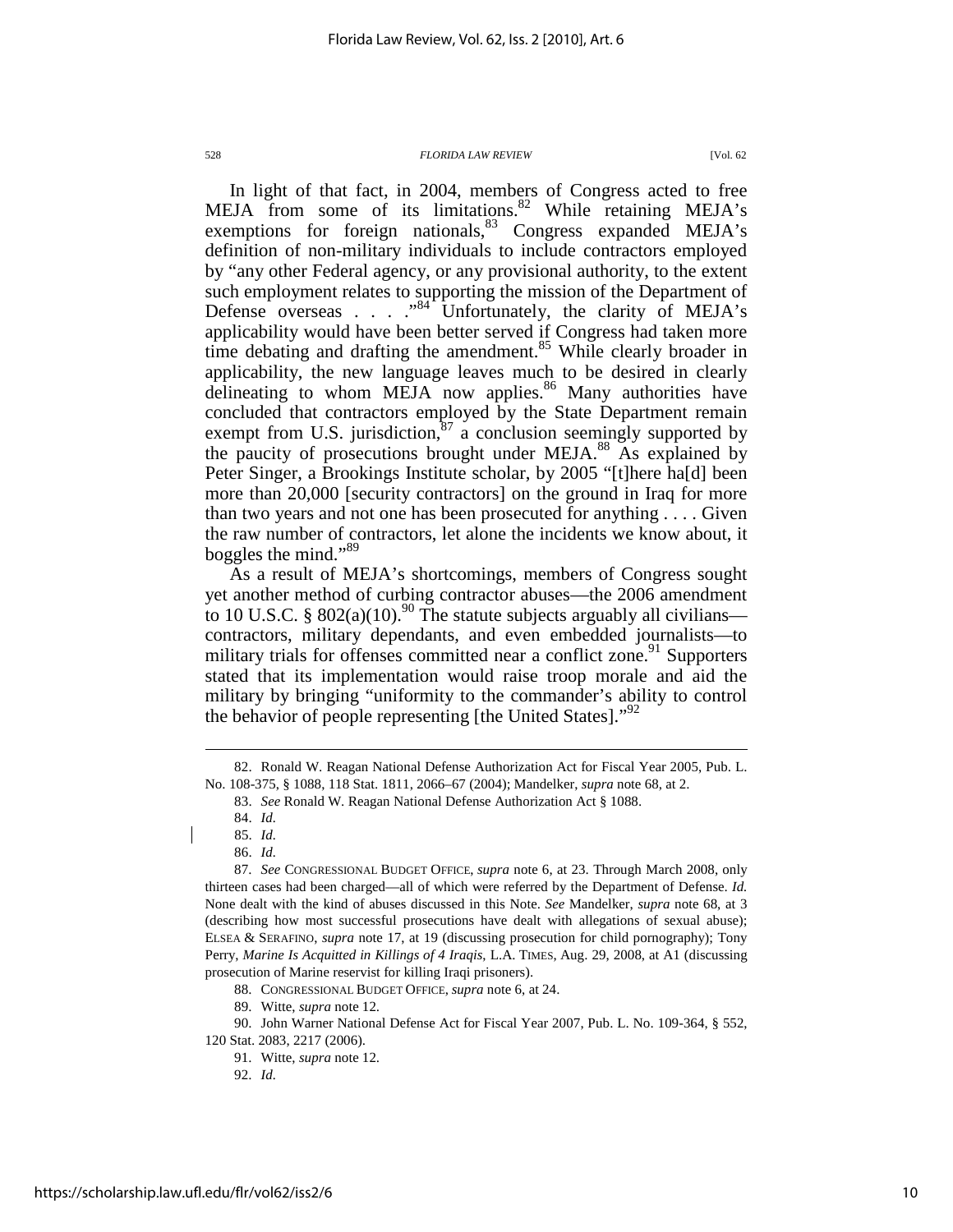Still, given its scope and potential impact, it is somewhat surprising that the amendment was not opposed while being considered by Congress and received little original fanfare after being signed into law.<sup>93</sup> This may be because this massive change in policy was effectuated by adding just five words to the massive John Warner National Defense Authorization Act for Fiscal Year 2007.<sup>94</sup> Regardless, once people became aware of the change, it set the legal community and the contractor community ablaze.<sup>95</sup> Expressing doubt as to the constitutionality of such jurisdiction,  $96<sup>6</sup>$  critics alleged that the amendment was effectively snuck into  $\int a w^{97}$  and charge that it gives military commanders too much power.<sup>98</sup> Some feel the military itself was apprehensive about the change,  $99$  which precipitated the seventeen months delay in its effectuation.<sup>100</sup> Of course, while the government is currently content in its employment of amended 10 U.S.C. § 802(a)(10),<sup>101</sup> it remains to be seen whether the amendment itself will ultimately be successful. If it survives constitutional challenge, it may serve as the perfect tool to curb future contractor abuses. If it does not, Congress might be forced to further revise MEJA, an undertaking some members have already attempted.<sup>102</sup>

 $\overline{a}$ 

98. *Id.* "This looks good on the surface, but it creates far more problems than it solves," said Stan Soloway. *Id.* "One could imagine a situation in which a commander is unhappy with what a reporter is writing and could use the [Uniform Code of Military Justice] to pressure the reporter," said Phillip E. Carter, a contracting lawyer with McKenna Long & Aldridge. *Id.*

 99. Robert E. Reed, Assoc. Deputy Gen. Counsel, Nat'l Def. Indus. Ass'n (Procurement Div.), UCMJ Civilian Jurisdiction, Powerpoint presentation on UCMJ Civilian Jurisdiction (Nov. 15, 2007), *available at* meetings.abanet.org/webupload/commupload/PC704400/sitesofint erest\_files/UCMJ\_Developments\_in\_UCMJ\_Jurisdiction\_Art\_2(a)(10)\_for\_NDIA\_Procuremen t\_Division\_Nov\_15\_2007.ppt.

100. Gates Memorandum, *supra* note 18, at 1–3.

 101. *See* Press Release, Multi-National Force-Iraq, *supra* note 23 (referencing the successful prosecution of Ali).

 102. A proposed amendment would have expand jurisdiction under MEJA to any contractor working for any department or agency of the United States in any area where the U.S. military is conducting a contingency operation. H.R. 2740, 110th Cong. § 2 (2007). Speaking on the floor of the House of Representatives, Representative John Hall stressed the importance of the bill to "bringing previously unaccountable private security contractors under the rule of U.S. law." 153 CONG. REC. H11262 (2007), *available at* http://frwebgate.access.gpo.gov/cgibin/getpage.cgi?position=all&page=H11262&dbname=2007\_record (statement of Rep. Hall). He then described how without it, contractors like those working for Blackwater, one of many private security companies employed by the State Department, could otherwise operate with impunity. *Id.* On October 4, 2007, the bill was passed by House of Representatives but was

 <sup>93.</sup> *Id.*

 <sup>94.</sup> *Id.*

 <sup>95.</sup> *Id.*

 <sup>96.</sup> *See supra* notes 13–14, 21–22 and accompanying text.

 <sup>97.</sup> Witte, *supra* note 12. "This is a provision that has dramatic impact and deserved far more discussion than it got," said Stan Soloway, president of the Professional Services Council, a trade group that represents civilian contractors. *Id.*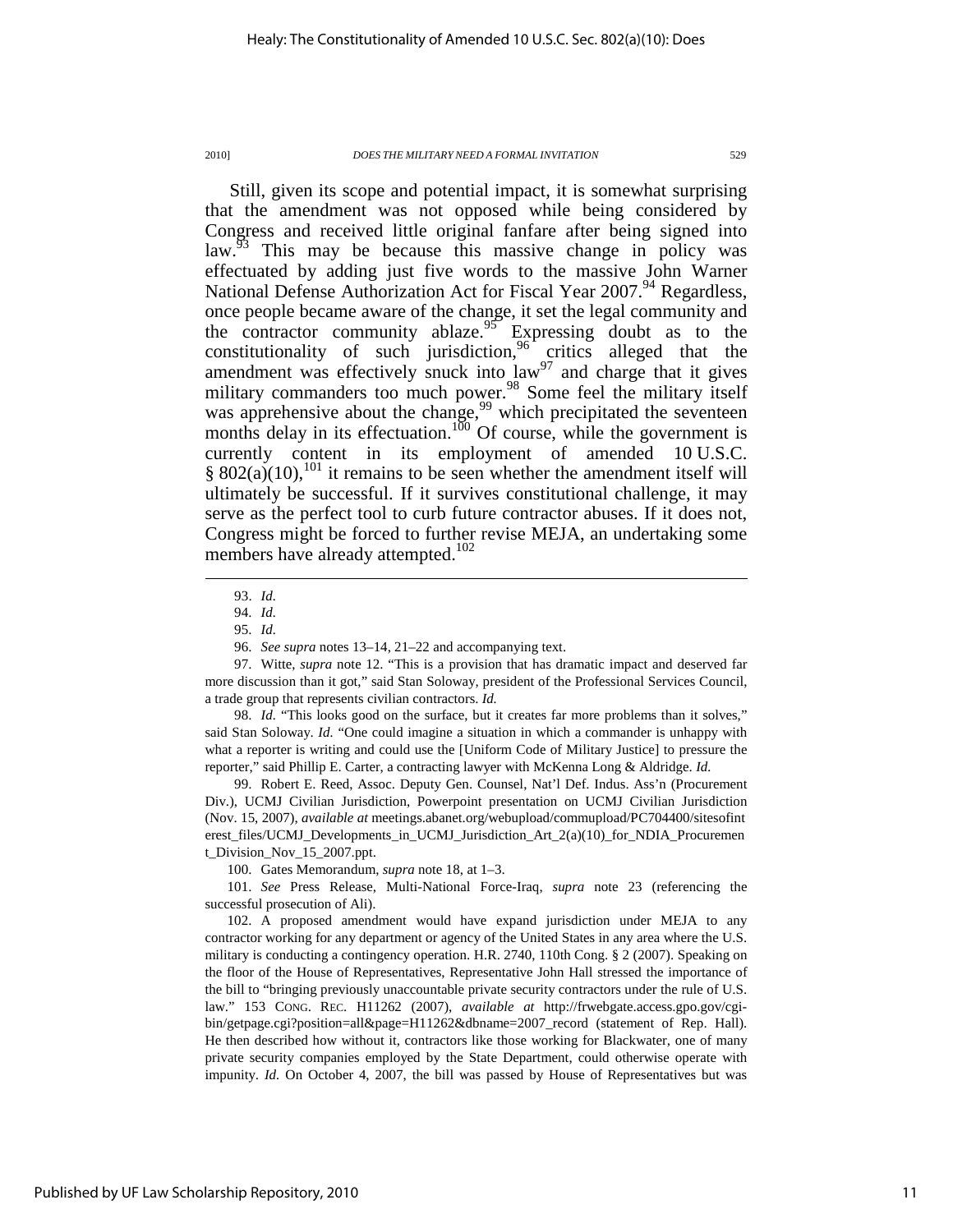### IV. JUDICIAL PRECEDENT: THE LIMITS ON MILITARY JURISDICTION

Quite simply, this is not the first time the government has sought to subject civilians to the jurisdiction of the military.<sup>103</sup> It would also not be the first time such an expansion was held unconstitutional.<sup>104</sup>

The problem of expanded military jurisdiction can best be characterized as a problem of in personam jurisdiction.<sup>105</sup> As a foundational matter, military jurisdiction is derived from Article I, § 8, Clause 14,<sup>106</sup> which allows Congress "[t]o make Rules for the Government and Regulation of the land and naval Forces."<sup>107</sup> Based on this language, the Supreme Court has found that no subject-matter limitation exists as to the category of offenses that can properly be subject to military jurisdiction.<sup>108</sup> In contrast, however, the Court has determined that Congress' ability to subject individuals to military jurisdiction is strictly limited.<sup>109</sup> Generally, the determination as to whether a military court has in personam jurisdiction over an individual depends exclusively on the "military status of the accused."<sup>110</sup>

Importantly, however, the rule is not absolute. Under extremely limited circumstances attendant to war, the Court has held that the in personam jurisdiction of military courts can constitutionally expand to include civilians.<sup>111</sup> Critically, 10 U.S.C. § 802(a)(10) must fall within the strict limits of this exception in order to be constitutional. As such,

 103. *See* Hamdan v. Rumsfeld, 548 U.S. 557, 595 (2006), *superseded by statute*, Military Commissions Act of 2006, Pub. L. No 109-366, § 7, 120 Stat. 2600, 2635–36. However, the relevant provisions of the Military Commissions Act have since been found unconstitutional by Boumediene v. Bush, 128 S. Ct. 2229, 2274 (2008). For additional cases regarding the subjection of civilians to military jurisdiction, see Reid v. Covert, 354 U.S. 1 (1957) (plurality opinion) (rejecting exercise of military jurisdiction over civilian); *Ex parte* Milligan, 71 U.S. (4 Wall.) 2 (1866) (rejecting exercise of military jurisdiction over civilian).

104. *See Hamdan*, 548 U.S. at 595; *Reid*, 354 U.S. at 41; *Ex parte Milligan*, 71 U.S. at 121.

 105. *See* United States v. Hart, 66 M.J. 273, 275 (C.A.A.F. 2008) (determining Air Force had in personam jurisdiction over a serviceman).

 106. *See generally* Solorio v. United States, 483 U.S. 435, 439 (1987) (holding that Constitution conditions the jurisdiction of military courts on the "military status of the accused").

107. U.S. CONST. art. I, § 8, cl. 14.

 108. Stephen I. Vladeck, *On Jurisdictional Elephants and Kangaroo Courts*, 103 NW. U. L. REV. (COLLOQUY) 172, 174 (2008) (citing O'Callahan v. Parker, 395 U.S. 258, 272–73 (1965)); *Solorio*, 483 U.S. at 440).

109. *Id.*

110. *Solorio*, 483 U.S. at 439 (citations omitted).

 111. *See* Reid v. Covert, 354 U.S. 1, 30–31 (1957) (plurality opinion); *Ex parte* Milligan, 71 U.S. (4 Wall.) 2, 131 (1866) (holding that the extension of military jurisdiction to Lambdin P. Milligan, charged with planning to steal Union weapons and invade Union prisoner-of-war camps during the Civil War, was unconstitutional given the presence of open civilian courts).

never voted upon by the Senate. GovTrack.us, H.R. 2740: MEJA Expansion and Enforcement Act of 2007, http://www.govtrack.us/congress/bill.xpd?bill=h110-2740 (last visited Jan. 28, 2010).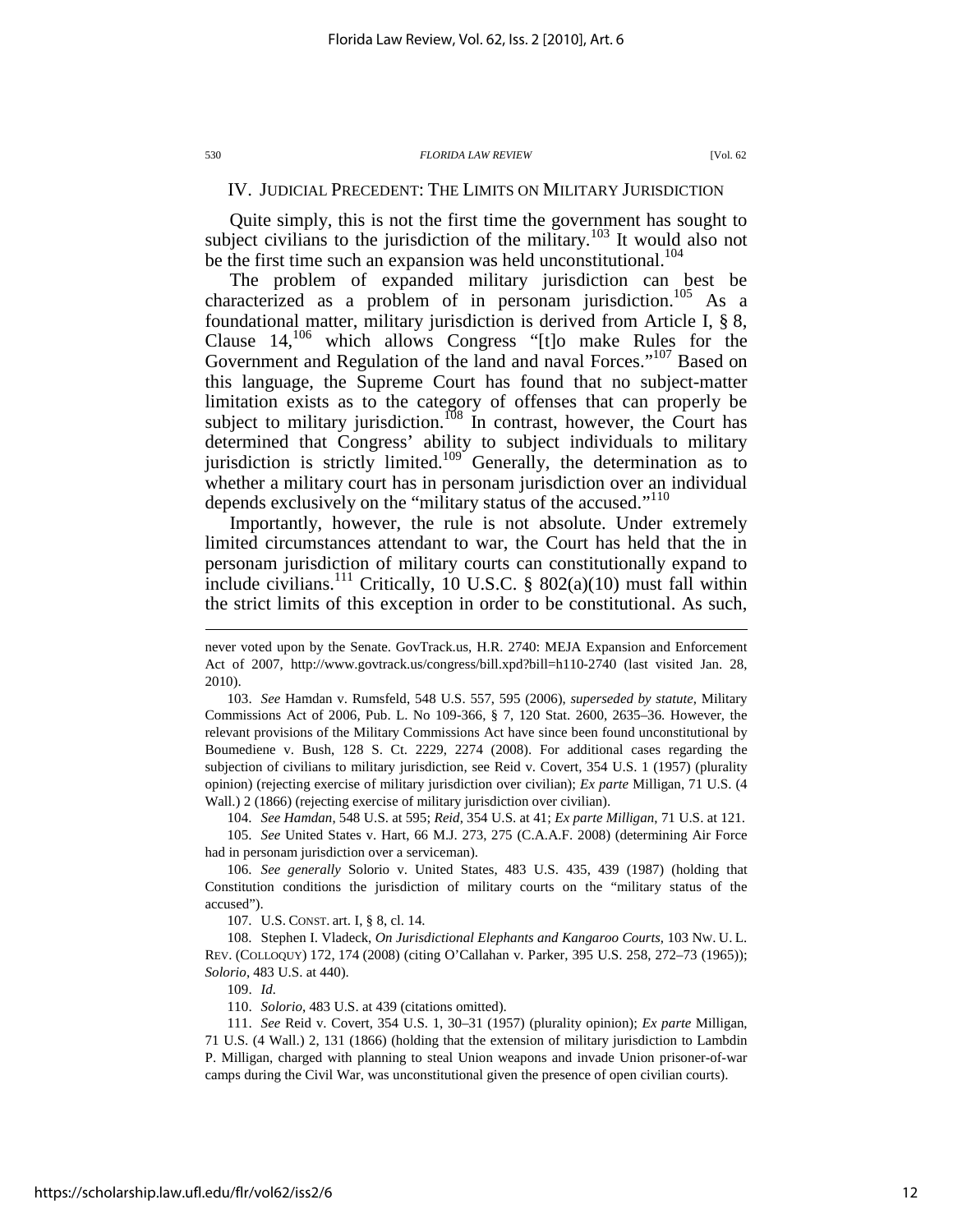one must analyze precedent to determine the boundaries of the exception and to ascertain whether a formally declared war is requisite to extending military jurisdiction to civilians. This Part will therefore group and analyze precedent in three broad categories: the historical limitations on the application of military jurisdiction to civilians, *Reid v. Covert*<sup>112</sup> and its progeny's effect on the limits on military jurisdiction, and the impact of recent decisions on the permissible reach of military jurisdiction.

### A. *Historical Limitations on Application of Military Jurisdiction to Civilians*

As early as 1866, in *Ex parte Milligan*, the Supreme Court articulated the general understanding that military jurisdiction was only appropriate in two limited circumstances: the trial of members of the military and the trial of civilians in times of war. $113$  Regarding the first, the Court did not question the military's exercise of jurisdiction over its own members.<sup>114</sup> Instead, the Court explained that the Constitution "empower[ed] Congress 'to make rules for the government and regulation of the land and naval forces,"<sup>115</sup> and approved Congress' designation of authority to the military to subject military members to military trial.<sup>116</sup> In contrast, the Court was quite hostile to the application of military jurisdiction to civilians $117$  and allowed such only in extremely narrow circumstances attendant to times of war.<sup>118</sup> The Court was emphatic that even under the "'laws and usages of war"<sup>119</sup> military jurisdiction could "never be applied to citizens in states which have upheld the authority of the government, and where the courts are open and their process unobstructed."<sup>120</sup> The fact that the country at large was engaged in active domestic combat did not on its own suffice; $121$  the fighting had to be particular to the area of the offense and to the extent that civil authority had been rendered incapable of exercising criminal jurisdiction.<sup>122</sup>

 <sup>112. 354</sup> U.S. 1 (1957).

 <sup>113. 71</sup> U.S. at 119–26.

 <sup>114.</sup> *Id.* at 121–26.

 <sup>115.</sup> *Id*. at 35.

 <sup>116.</sup> *Id*. at 123–24.

 <sup>117.</sup> *Id.* at 118–19 ("No graver question was ever considered by this court, nor one which more nearly concerns the rights of the whole people; for it is the birthright of every American citizen when charged with crime, to be tried and punished according to law.").

 <sup>118.</sup> *Id*. at 121–22.

 <sup>119.</sup> *Id.* at 121.

 <sup>120.</sup> *Id*.

 <sup>121.</sup> *See id*. at 121–22.

 <sup>122.</sup> *Id*. at 122.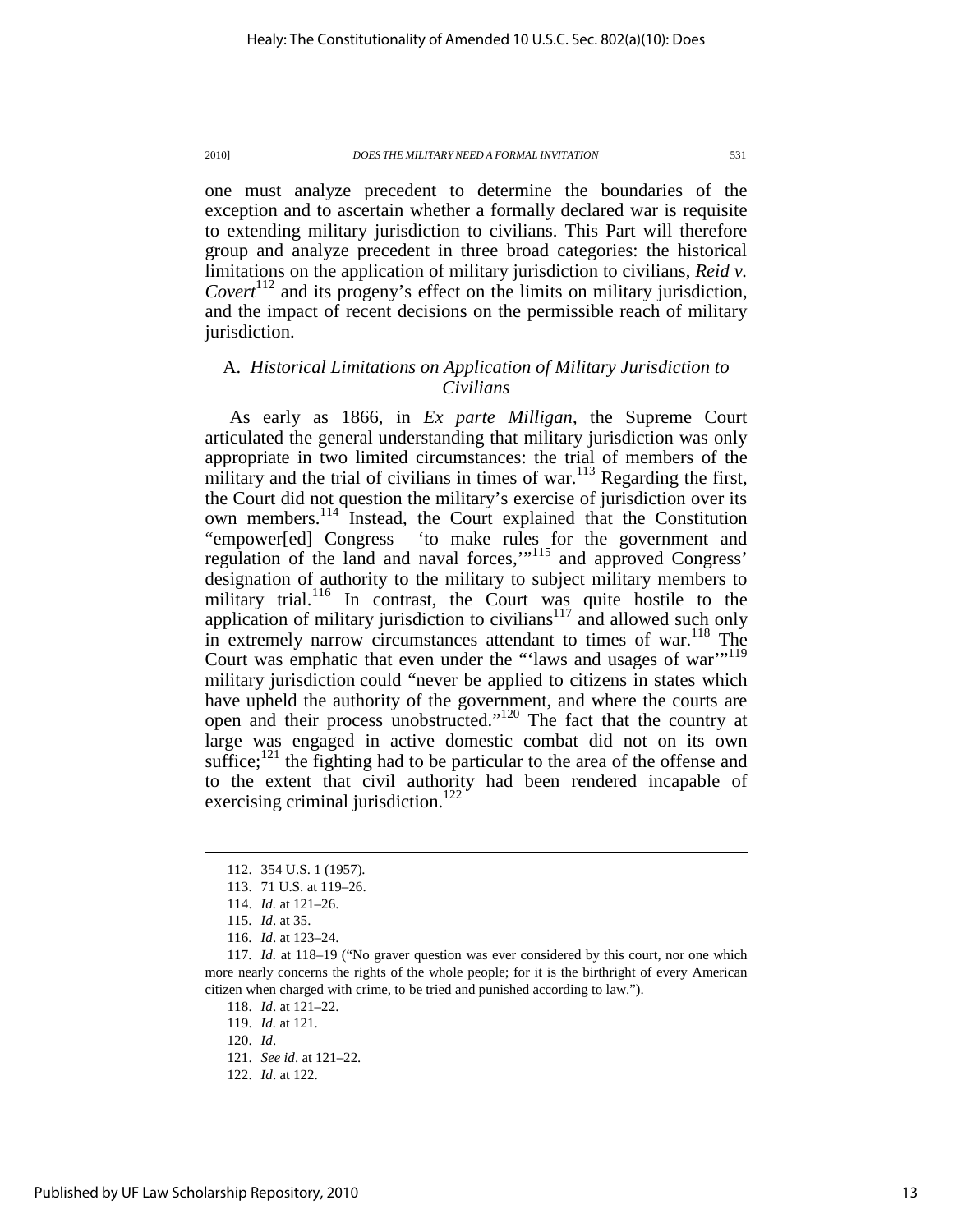As a result, the Court rejected the exercise of military jurisdiction over Milligan, who had been arrested by military authorities and accused of plotting to free Confederate prisoners held in Indiana during the Civil War.<sup>123</sup> In making its determination, the Court stated a maxim that bears careful consideration in resolving the matter at hand.

The power of punishment is, alone through the means which the laws have provided for that purpose, and if they are ineffectual, there is an immunity from punishment, no matter how great an offender the individual may be, or how much his crimes may have shocked the sense of justice of the country, or endangered its safety. By the protection of the law human rights are secured; withdraw that protection, and they are at the mercy of wicked rulers[,] or the clamor of an excited people.<sup>1</sup>

In short, regardless of the policy implications or perceived needs of the military,  $125$  the Court cautioned that the country would be better served by allowing transgressors immunity from prosecution, rather than trouncing the fundamental safeguards of the Constitution.<sup>126</sup> The Court thereafter articulated that the determinate issue in such cases is whether the military had "in it *jurisdiction*, legally, to try and sentence" the civilian at issue.<sup>127</sup>

Notably, during the Court's entire analysis of the factors necessary before military jurisdiction could be applied to civilians, the Court never

 126. The Court found that the military trial of an American citizen implicated the constitutional guarantee to trial of all crimes by jury; his Fourth Amendment right to be secure against seizure without proof of probable cause; his Fifth Amendment right not to be held to answer for a capital crime without presentment by a grand jury; and his Sixth Amendment right to "trial by jury, in such manner and with such regulations that with upright judges, impartial juries, and an able bar, the innocent will be saved and the guilty punished." *Ex parte Milligan*, 71 U.S. at 119–20.

 <sup>123.</sup> *Id.* at 121–22; *see also* Peters, *supra* note 64, at 401–02.

 <sup>124.</sup> *Ex parte Milligan*, 71 U.S. at 119.

 <sup>125.</sup> Such language discounts any importance the "military deference doctrine" plays in the resolution of jurisdictional issues, and recent decisions reaffirm the Supreme Court's hostility to the doctrine in such matters. *See* Boumediene v. Bush, 128 S. Ct. 2229 (2008); Hamdan v. Rumsfeld, 548 U.S. 557 (2006), *superseded by statute*, Military Commissions Act of 2006, Pub. L. No 109-366, § 7, 120 Stat. 2600, 2635–36. However, the relevant provisions of the Military Commissions Act have since been found unconstitutional by the Court in Boumediene v. Bush, 128 S. Ct. 2229 (2008). The military deference doctrine is the term given to describe the Court's clear inclination to defer to the assertions and opinions of the military when resolving constitutional challenges to military action. *See generally* Steven B. Lichtman, *The Justices and the Generals: A Critical Examination of the U.S. Supreme Court's Tradition of Deference to the Military, 1918-2004*, 65 MD. L. REV. 907, 915 (2006) (discussing the Court's tradition of deference to the military).

 <sup>127.</sup> *Id*. at 118.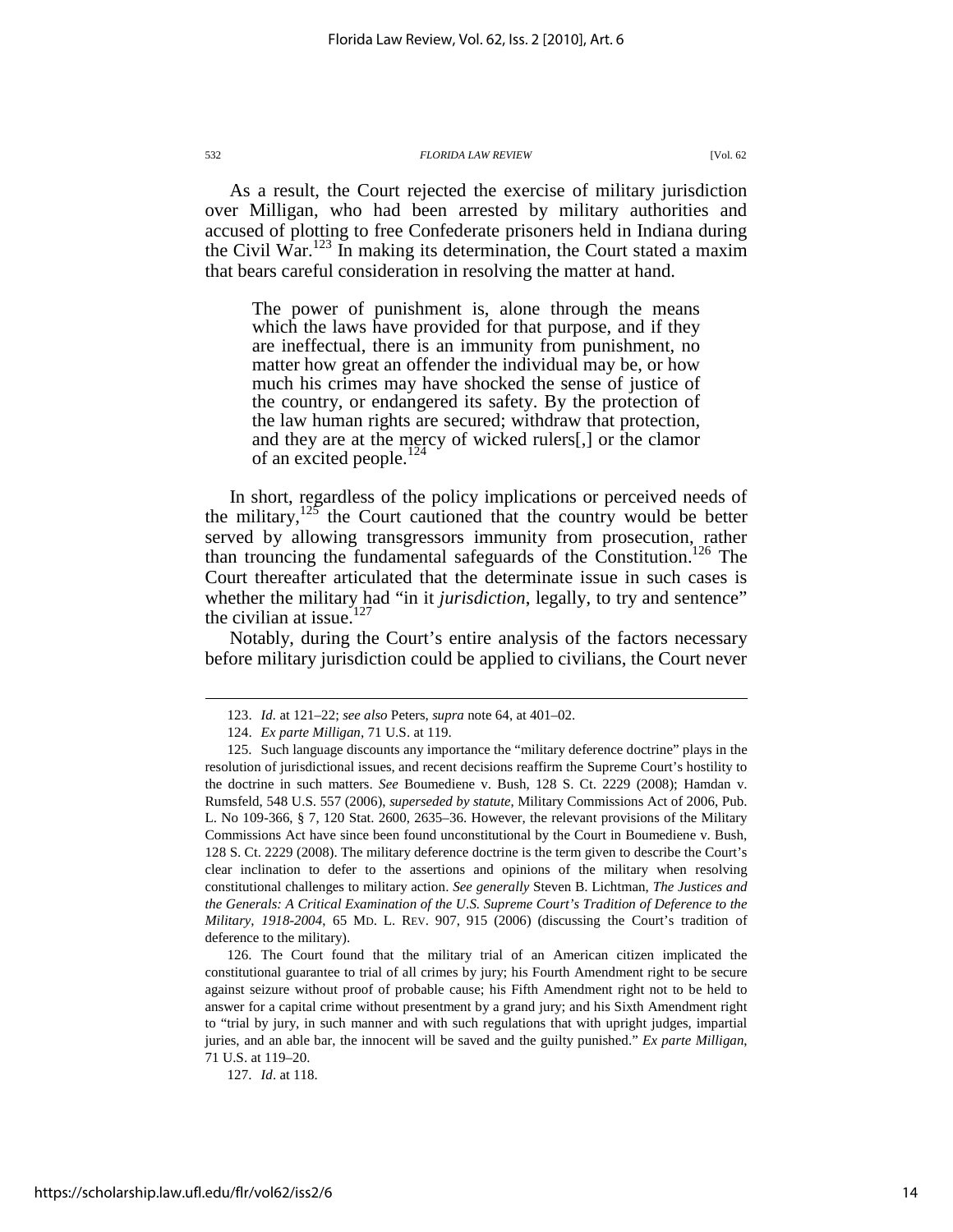detailed or even hinted at a requirement that a formal declaration of war be in effect.<sup>128</sup> Certainly, the government made no formal declaration of war during the Civil War, though it is arguable that the Court may have concluded that a declaration was immaterial given the presence of open and available courts. However, it seems more likely that the Court did not contemplate an actual declaration of war to be necessary. This proposition is supported by the Court's discussion contrasting the appropriateness of military jurisdiction in the states of Indiana and Virginia during the Civil War.<sup>129</sup> Though rejecting the application of military law to citizens in Indiana, the Court pointed out that military justice would be appropriate in Virginia, as it was "the locality of actual war" where "the national authority was overturned and the courts driven out."<sup>130</sup> Certainly this could not be the case if the Court assumed that a formal declaration of war was necessary. *Milligan* therefore seemingly endorses the principle that the dispositive factor for military jurisdiction over civilians is not a formal declaration of war, but rather the existence of actual hostilities that precludes the exercise of civil jurisdiction (a situation this Note will refer to as "military necessity").

The Court affirmed and strengthened this principle of military necessity eighty years later in the case of *Duncan v. Kahanamoku*. 131 Though Congress had formally declared war against Japan in 1941 and Hawaii had been placed under martial law and had its courts suspended, the Court found the military trial of civilians in Hawaii to be unconstitutional.<sup>132</sup> Citing *Milligan*, the concurring Justice found the mere threat of invasion insufficient to allow the military to supplant civilian jurisdiction.<sup>133</sup> Consequently, even though the military had closed the courts, the military trial of civilians was inappropriate because the closure was not precipitated by true military necessity.<sup>134</sup> The concurrence concluded that civilian courts must be "utterly incapable of trying criminals or of dispensing justice . . . before the Bill of Rights may be temporarily suspended."<sup>135</sup> Importantly, the Court differentiated the circumstances in *Duncan* from cases in which civilians were tried by military courts established in an occupied

 <sup>128.</sup> *See id*. at 121.

 <sup>129.</sup> *Id*. at 127.

 <sup>130.</sup> *Id*.

 <sup>131. 327</sup> U.S. 304, 330 (1946).

 <sup>132.</sup> *Id.* at 324; *see also id.* at 324–25 (Murphy, J., concurring).

 <sup>133.</sup> *Id*. at 330 (Murphy, J., concurring) ("'Martial law (in relation to closing the courts) cannot arise from a *threatened* invasion. The necessity must be actual and present; the invasion real, such as effectually closes the courts and deposes the civil administration.'" (quoting *Ex parte Milligan*, 71 U.S. at 127)).

 <sup>134.</sup> *Id*. at 311–12 (majority opinion).

 <sup>135.</sup> *Id*. at 330 (Murphy, J., concurring).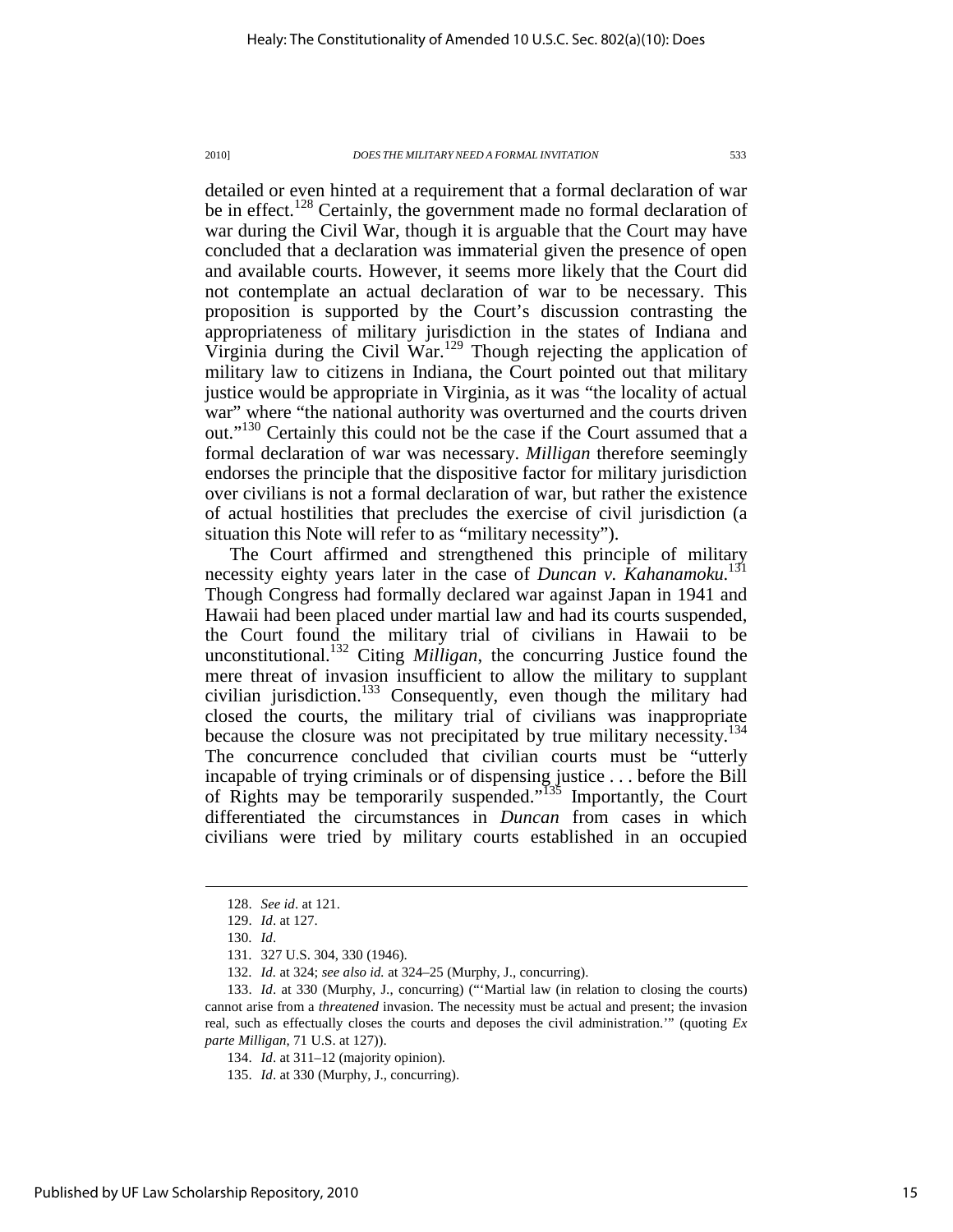territory by a temporary military government.<sup>136</sup> In those cases, the Court had previously concluded, and now reaffirmed, that the military acted within its recognized power.<sup>137</sup>

Thus, in the case of *Madsen v. Kinsella*,<sup>138</sup> the petitioner Yvette Madsen did not even attempt to dispute her amenability to military jurisdiction in general.<sup>139</sup> Madsen, an American citizen accused of murdering her husband while accompanying him in occupied Germany following World War  $II$ ,<sup>140</sup> instead contended that because she was within the class of individuals statutorily subject to trial by military court-martial, she was not subject to the jurisdiction of the military commission established in that area by military authority.<sup>141</sup> Rejecting her argument, the Court found the jurisdiction of the court-martial and the military commission to be concurrent<sup> $142$ </sup> and stated that the need for military commissions only arises because of statutory limitations on the jurisdiction of court-martial courts.<sup>143</sup> If Congress so desired, it would be constitutionally permissible to broaden court-martial jurisdiction to the limits set by the Court for commission jurisdiction.<sup>144</sup> Therefore, either form of military jurisdiction could appropriately be extended to civilians in any area in which the civil authority has been displaced by warfare.<sup>145</sup> Furthermore, once applied under such circumstances, the duration of military jurisdiction did not necessarily expire upon the cessation of hostilities or even upon the formal signing of a peace treaty.<sup>146</sup> Rather, the Court indicated that such jurisdiction can appropriately be exercised until such time as the military is able to fully discharge its responsibilities.<sup>147</sup> Notably, at the time of Madsen's military trial, German civil courts had been reopened;<sup>148</sup> however, Madsen was immune from trial in such courts by mandate of the U.S. government.<sup>149</sup>

 $\overline{a}$ 

 141. *Id*. at 360–61. The commission was created under military authority and given jurisdiction over all criminal cases in that area not involving members of the U.S. military. *Id.* 

142. *Id*. at 354.

 143. *Id*. at 347–48. "The *occasion* for military commission arises principally from the fact that the jurisdiction of the court-martial proper, in our law, is restricted by statute almost exclusively to members of the military force and to certain specific offenses defined in the written code." *Id.* at 346 n.8.

145. *See id*. at 354; *Ex parte* Milligan, 71 U.S. (4 Wall.) 2, 121–22 (1866).

146. *Madsen*, 343 U.S. at 360.

 <sup>136.</sup> *Id*. at 314 (majority opinion).

 <sup>137.</sup> *Id*.

 <sup>138. 343</sup> U.S. 341 (1952).

 <sup>139.</sup> *Id*. at 345.

 <sup>140.</sup> *Id*. at 343–44.

 <sup>144.</sup> *Id.* at 348–49.

 <sup>147.</sup> *Id*.

 <sup>148.</sup> *Id*. at 361–62.

 <sup>149.</sup> *Id*. at 362.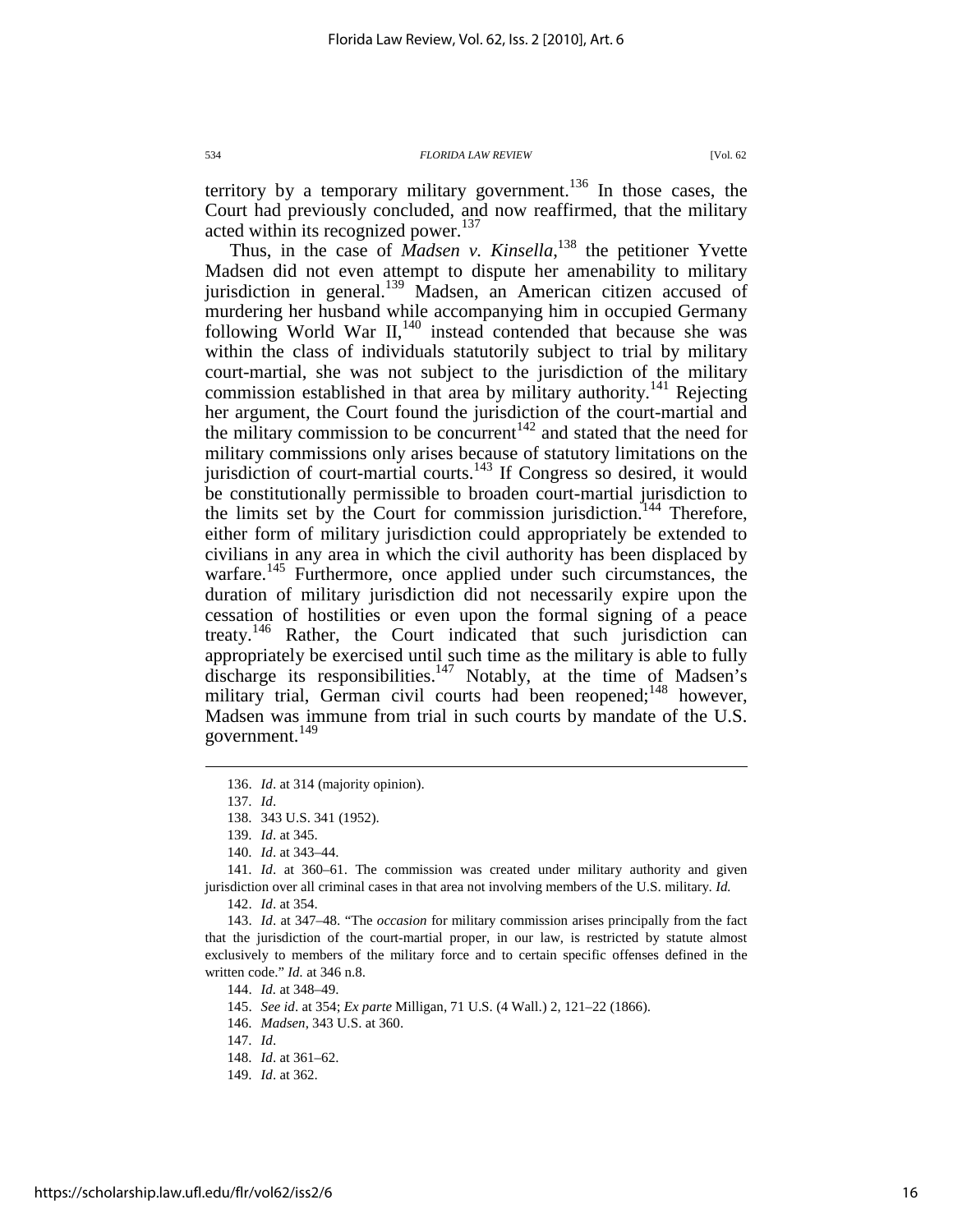In addition to defining the scope of military jurisdiction, the Court also shed light on whether a formal declaration of war was necessary to support military jurisdiction. Delineating the historical jurisdiction of the various forms of military trials, the Court described the role of military commissions during the United States' second intervention in Cuba, $150$  in which the United States used a military commission to try two men accused of murder during the intervention though "the condition was not war" (in reference to the fact that no formal declaration of war was made).<sup>151</sup> The Court concluded that such jurisdiction was nevertheless authorized by the law of war, and that trial by courts-martial was inappropriate only because of statutory restrictions.<sup>152</sup>

In summation, historical military jurisdiction may be considered constitutionally appropriate in only two circumstances: when applied to members of the military and when applied to civilians during times in which civilian courts were rendered incapable of exercising jurisdiction due to actual regional conflict.<sup>153</sup> The Court has restricted the circumstances of that necessity to times of actual invasion  $154$  or warfare that rendered the civilian courts incapable of exercising criminal jurisdiction.<sup>155</sup> Importantly, it was these actual conditions, and not the formal declaration of war, which gave rise to the constitutional exercise of military jurisdiction over civilians.<sup>156</sup> Additionally, once that necessity arose, the duration of the military's jurisdiction was quite broad, allowing the use of military commissions, at least in foreign territory,<sup>157</sup> until such time as the military was able to complete its mission in that area.<sup>158</sup>

### B. *The Limits of* Reid v. Covert *and its Progeny*

Largely regarded as the basis for limiting military jurisdiction over civilians,  $Rei\vec{d}$  v. Covert<sup>159</sup> is one of the seminal cases dealing with military jurisdiction. While *Reid* is extraordinary in that the Court decided to rehear and reverse two consolidated cases decided in just the previous term,<sup>160</sup> it is far from extraordinary in terms of defining the

 <sup>150.</sup> *Id*. at 354 n.20.

 <sup>151.</sup> *Id*.

 <sup>152.</sup> *Id*. at 354–55.

 <sup>153.</sup> *See* Duncan v. Kahanamoku, 327 U.S. 304, 311–12 (1946); *Ex parte* Milligan, 71 U.S.

<sup>(4</sup> Wall.) 2, 127 (1866).

 <sup>154.</sup> *Duncan*, 327 U.S. at 330.

 <sup>155.</sup> *Ex parte Milligan*, 71 U.S. at 121.

 <sup>156.</sup> *Id*. at 127; *Madsen*, 343 U.S. at 353 n.20.

 <sup>157.</sup> *Madsen*, 343 U.S. at 361–62.

 <sup>158.</sup> *Id*. at 360.

 <sup>159. 354</sup> U.S. 1 (1957) (plurality opinion).

 <sup>160.</sup> Kinsella v. Krueger, 351 U.S. 470 (1956), *overruled by* Reid v. Covert, 354 U.S. 1, 5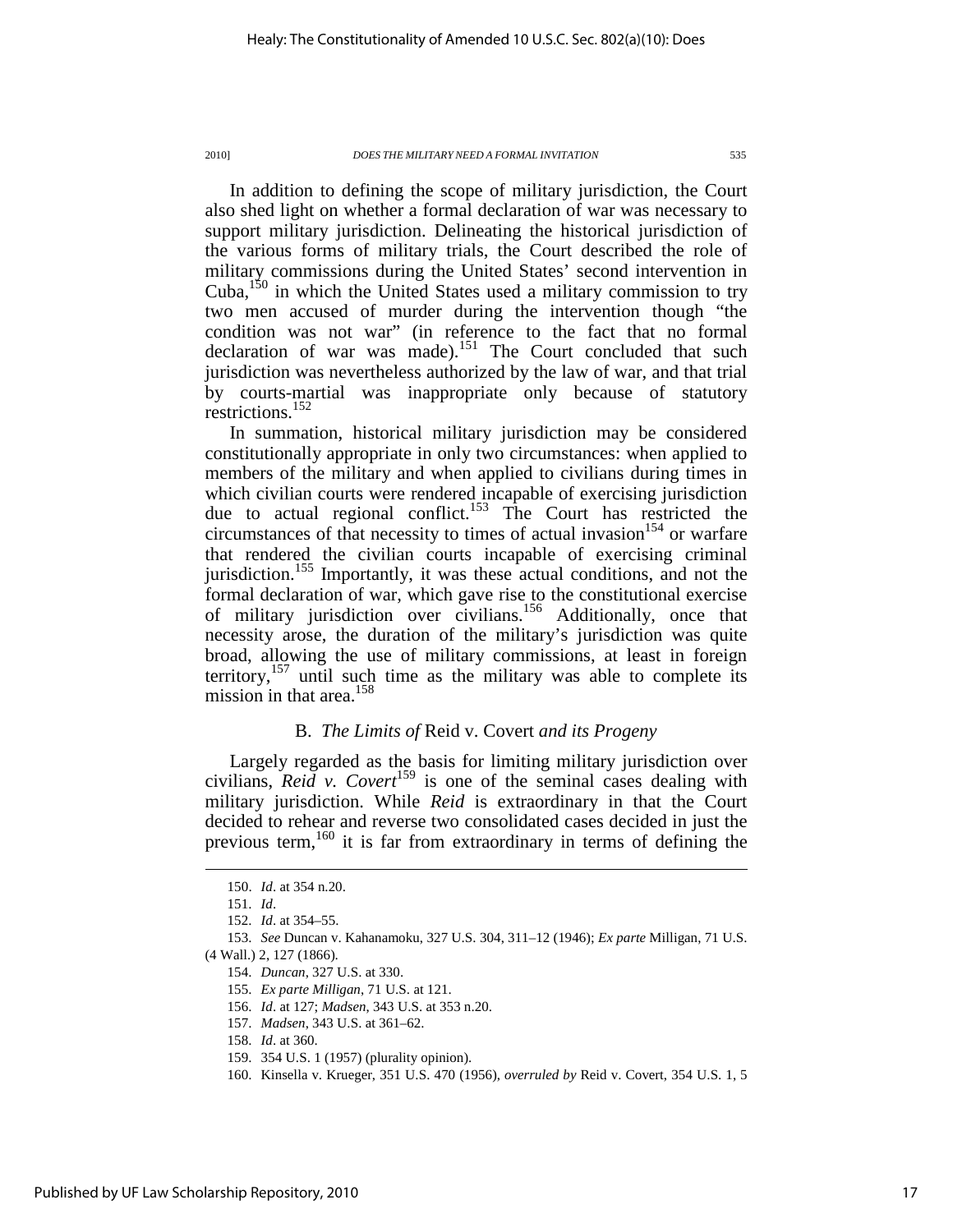limits of military jurisdiction as applied to civilians. In effect, the Court merely rebuffed efforts to extend military jurisdiction (though this time under the context of the Uniform Code of Military Justice (UCMJ)) beyond its traditional bounds and held that military jurisdiction was only appropriate over those actually in the military or over civilians during limited times of war and military necessity.<sup>161</sup>

From its inception, it is clear that the UCMJ was intended by Congress to subject civilians to the jurisdiction of military justice. Section 2(10) of 50 U.S.C. § 552 provided that "[i]n time of war, all persons serving with or accompanying an armed force in the field" were subject to the UCMJ.<sup>162</sup> Even broader, Section 2(11) of 50 U.S.C. § 552 stated that "[s]ubject to the provisions of any treaty or agreement to which the United States is or may be a party or to any accepted rule of international law, all persons serving with, employed by, or accompanying the armed forces without the continental limits of the United States" are subject to the jurisdiction of the Code.<sup>163</sup> For its part, the military was not shy in effectuating that intent.<sup>164</sup> In the five years following passage of the statute, the Army alone tried 2,280 civilians by courts-martial.<sup>165</sup> Of course, though intended and perhaps even useful, the question remained: Was the expanded jurisdiction constitutional?

The question did not linger unanswered for long. In *Reid*, the Court considered the constitutionality of trying, pursuant to Section 2(11) of 50 U.S.C. § 552, two military dependants for crimes committed overseas while accompanying their respective military husbands.<sup>166</sup> Distinguishing the case from *Madsen*,<sup>167</sup> the Court cited the restrictions articulated nearly a century before in *Milligan* and held that military jurisdiction was only appropriate in times of peace if exercised over members of the military itself.<sup>168</sup> Regarding civilians, military jurisdiction passed constitutional muster only if applied to civilians located in an area of actual hostilities during times of military necessity.<sup>169</sup> Determining that the dependants at issue fit neither category, the Court concluded that the military's exercise of jurisdiction over these civilians was inappropriate.<sup>170</sup>

<sup>(1957).</sup> 

 <sup>161.</sup> *See Reid*, 354 U.S. at 20–23, 30–31.

 <sup>162. 50</sup> U.S.C. § 552(10) (1952) (current version at 10 U.S.C. § 802(a)(10) (2006)).

 <sup>163. 50</sup> U.S.C. § 552(11) (1952) (current version at 10 U.S.C. § 802(a)(11) (2006)).

 <sup>164.</sup> *See Krueger*, 351 U.S. at 477.

 <sup>165.</sup> *Id.* at 477 n.7.

 <sup>166.</sup> *Reid*, 354 U.S. at 3–4.

 <sup>167.</sup> *Id.* at 35.

 <sup>168.</sup> *Id.* at 19–20, 30–31.

 <sup>169.</sup> *Id.* at 30–31.

 <sup>170.</sup> *Id.* at 41.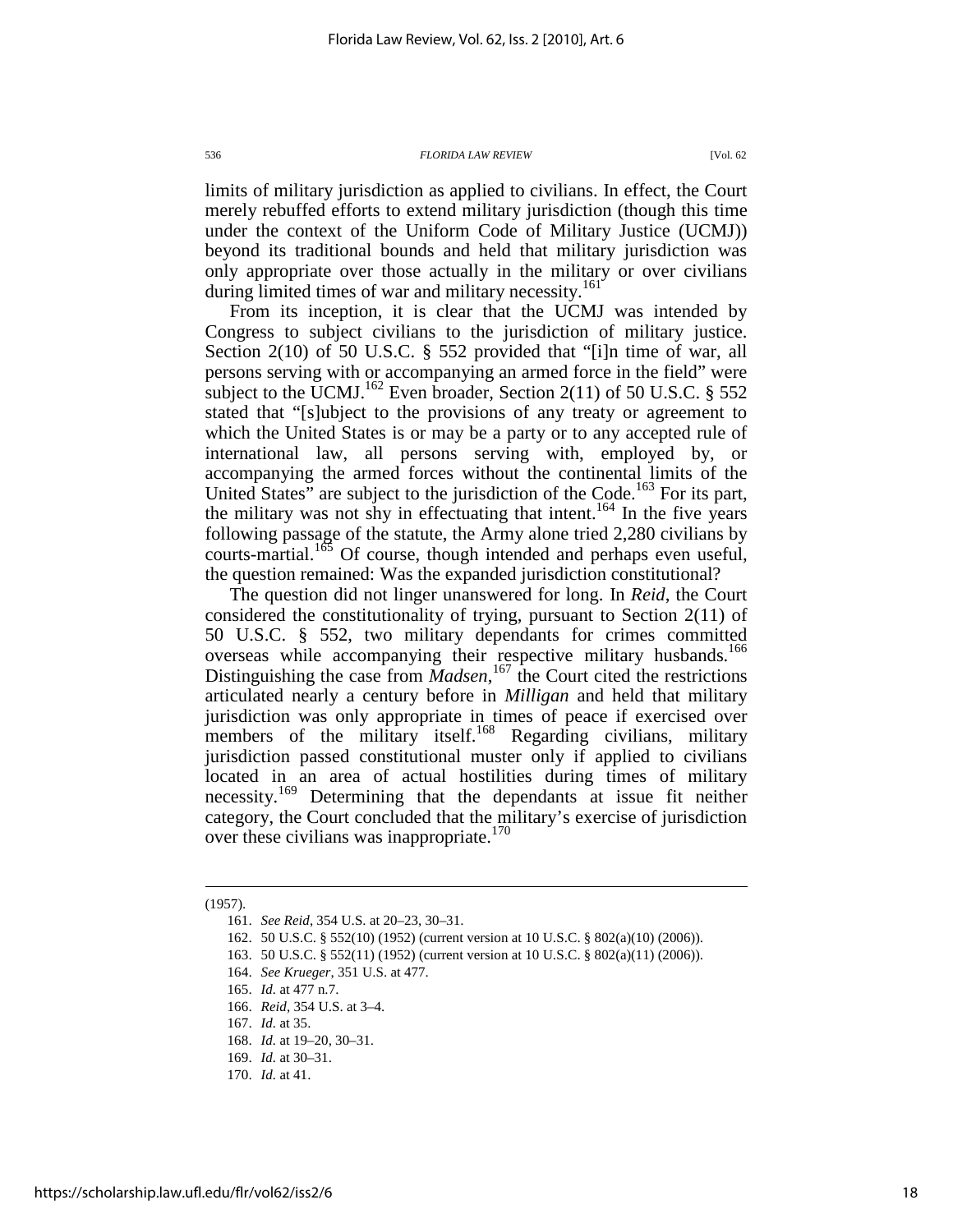Notably, *Reid* was determined by plurality opinion.<sup>171</sup> Three Justices joined in the opinion of Justice Black and rejected any application of military jurisdiction to civilians in a time of peace.<sup>172</sup> Justices Frankfurter and Harlan concurred only in the result, concluding that military jurisdiction might be appropriate in non-capital cases in times of peace  $173$  (an idea resoundingly rejected shortly thereafter).<sup>174</sup> Certainly, though, the Court's holding in *Reid* should not be discounted because it was decided by plurality.<sup>175</sup> Justice Black's opinion primarily relied on established historical precedent. In truth, *Reid* made no novel assertions regarding the appropriate boundaries of military jurisdiction, other than stating that "there might be circumstances where a person could be 'in' the armed services for purposes of [Congress' power to make rules and regulations of the land and naval forces] even though he had not formally been inducted into the military or did not wear a uniform."<sup>176</sup> Declining to define who might thus be included, the Court merely stated that military dependants were not.<sup>177</sup>

Additionally, any doubt as to *Reid*'s holding can effectively be dismissed in light of *Reid*'s progeny, which collectively affirmed and extended the principles espoused by Justice Black.<sup>178</sup> First, the Court held conclusively in *Kinsella v. United States ex rel. Singleton* that military dependants were not "in" the military, and thus could only be subjected to military jurisdiction in times of war, regardless of the offense charged.<sup>179</sup> Next, the Court in *McElroy v. United States ex rel. Guagliardo* extended that principle to civilian employees of the military.<sup>180</sup> Rejecting the reasoning of the United States Court of Military Appeals (USCMA)<sup>181</sup> in *United States v. Wilson*, <sup>182</sup> the Court

 <sup>171.</sup> *See generally id.*

 <sup>172.</sup> *Id.* at 1, 40–41.

 <sup>173.</sup> *See id*. at 41–64 (Frankfurter, J., concurring); *id.* at 65–78 (Harlan, J., concurring).

 <sup>174.</sup> *See* McElroy v. United States *ex rel.* Guagliardo, 361 U.S. 281, 283–84 (1960); Grisham v. Hagan, 361 U.S. 278, 278–80 (1960); Kinsella v. United States *ex rel.* Singleton, 361 U.S. 234, 249 (1960).

 <sup>175.</sup> The dissent is not to be based on the idea that military jurisdiction over civilians was appropriate in peacetime, but rather that the women at issue satisfied the tests espoused by the plurality opinion, i.e., that they either committed their crimes in a conflict zone or fit into the majority's expanded category of those considered "in" the military. *See Reid*, 354 U.S. at 78–90 (Clark, J., dissenting).

 <sup>176.</sup> *Id.* at 22–23 (plurality opinion).

 <sup>177.</sup> *Id.* at 22–23.

 <sup>178.</sup> *See Guagliardo*, 361 U.S. at 286–87; *Grisham*, 361 U.S. at 278–80; *Singleton*, 361 U.S. at 249.

 <sup>179. 361</sup> U.S. 234, 249 (1960) (affirming that military dependants cannot be considered to be "in" the military and therefore cannot be subject to military jurisdiction in times of peace regardless of whether the crime is of a capital nature or not).

 <sup>180.</sup> *See* 361 U.S. 281, 286–87 (1960); *Grisham*, 361 U.S. at 278–80.

 <sup>181.</sup> The United States Court of Military Appeals was re-designated the United States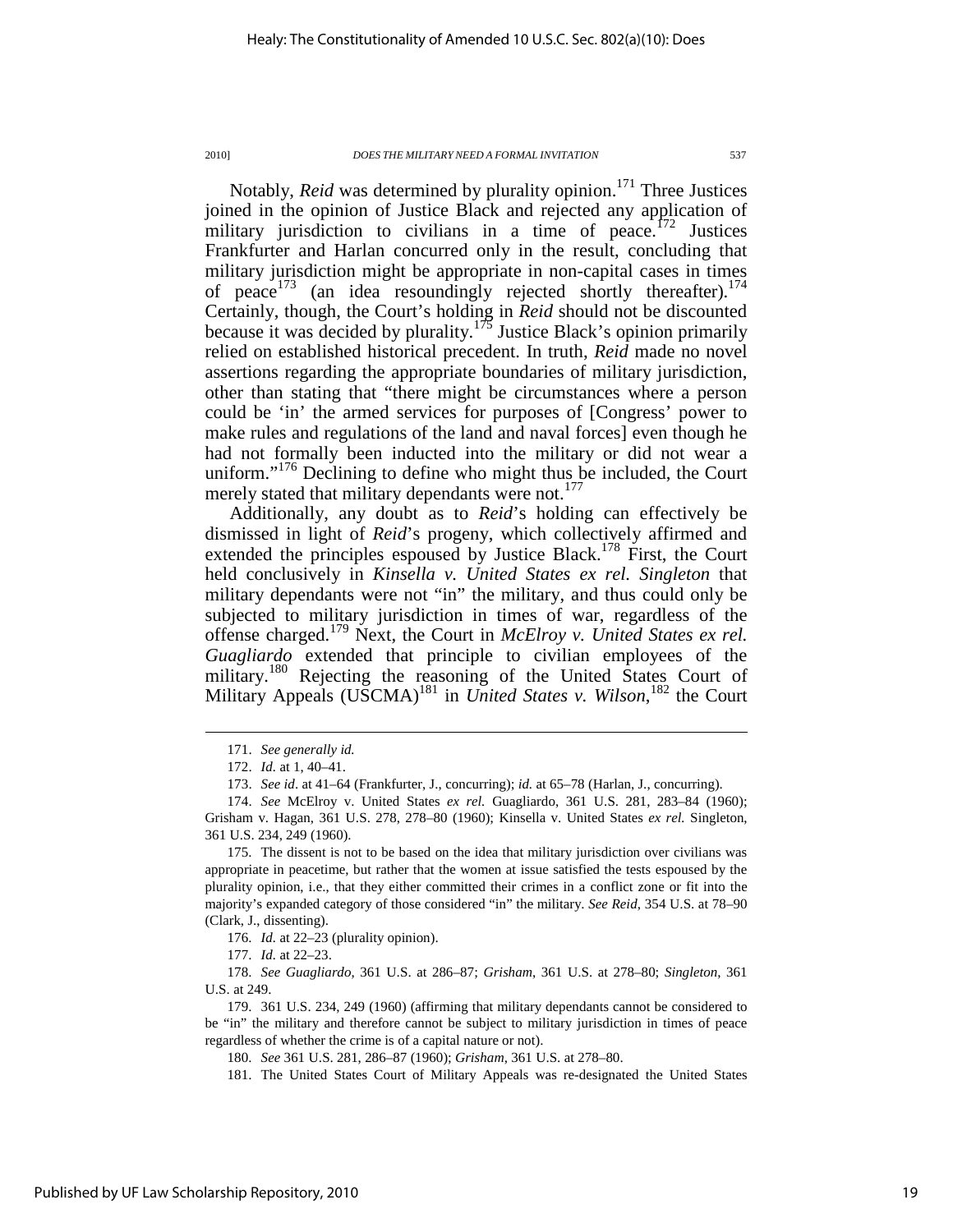held that one's status, either civilian or service member, was determinate.<sup>183</sup> An individual's contact or relationship with the military—no matter how extensive—was insufficient to subject that person to military jurisdiction in times of peace.<sup>184</sup> Thus, a civilian employee would have to voluntarily enlist into the military before that individual could constitutionally be subject to military jurisdiction in times of peace. $185$ 

It should also be noted that *Reid* and its progeny all dealt with challenges to jurisdiction brought pursuant to Article 2(11), which purported to extend military jurisdiction to civilians accompanying the armed forces outside the context of war.<sup>186</sup> In accord with precedent, the Court struck down attempts to use such jurisdiction on the basis that civilians were only amenable to military jurisdiction in circumstances of military necessity attendant to war. In contrast, the Court expressed its favor for Article 2(10), stating in dicta "that Art[icle] 2(10) sets forth the maximum historically recognized extent of military jurisdiction over civilians under the concept of 'in the field.'"<sup>187</sup> As Article 2(10) was eventually re-codified as 10 U.S.C. § 802(a)(10), the statute presently at issue, the Court's understanding of the word "war" is of crucial importance in determining whether the amended statute remains constitutionally valid.

As is often the case, the Court does not help matters by providing a precise definition.<sup>188</sup> Still, the Court's discussion clearly demonstrates that actual conflict, and not a formal declaration of war, is the proper keystone. As in *Milligan*, the Court makes no mention of the need for a formal declaration of war.<sup>189</sup> Rather, the Court states that "[f]rom a time prior to the adoption of the Constitution the extraordinary circumstances present in an area of actual fighting have been considered sufficient to permit punishment of some civilians in that area by military courts under military rules."<sup>190</sup> Certainly, such a statement is in accord with the

 $\overline{a}$ 

 186. *See id.*; Grisham v. Hagan, 361 U.S. 278, 278–80 (1960); Kinsella v. United States *ex rel.* Singleton, 361 U.S. 234, 249 (1960); Reid v. Covert, 354 U.S. 1, 3–4 (1957).

Court of Appeals for the Armed Forces by Congress in 1994. CLERK OF THE COURT, U.S. COURT OF APPEALS FOR THE ARMED FORCES, THE UNITED STATES COURT OF APPEALS FOR THE ARMED FORCES, 1,3 (2006), *available at* http://www.armfor.uscourts.gov/CAAFBooklet2006.pdf.

 <sup>182.</sup> United States v. Wilson, 9 C.M.A. 60 (1958), *overruled by Guagliardo*, 361 U.S. at 287.

 <sup>183.</sup> *See Guagliardo*, 361 U.S. at 286–87.

 <sup>184.</sup> *Id.* 

 <sup>185.</sup> *Id.* (describing how military could follow a procedure along the lines of that provided for paymaster's clerks and approved by the Court in *Ex parte Reed*, 100 U.S. 13 (1879)).

 <sup>187.</sup> *Reid*, 354 U.S. at 34 n.61.

 <sup>188.</sup> *See id.* at 33–34.

 <sup>189.</sup> *Id.* at 34–35.

 <sup>190.</sup> *Id.* at 33.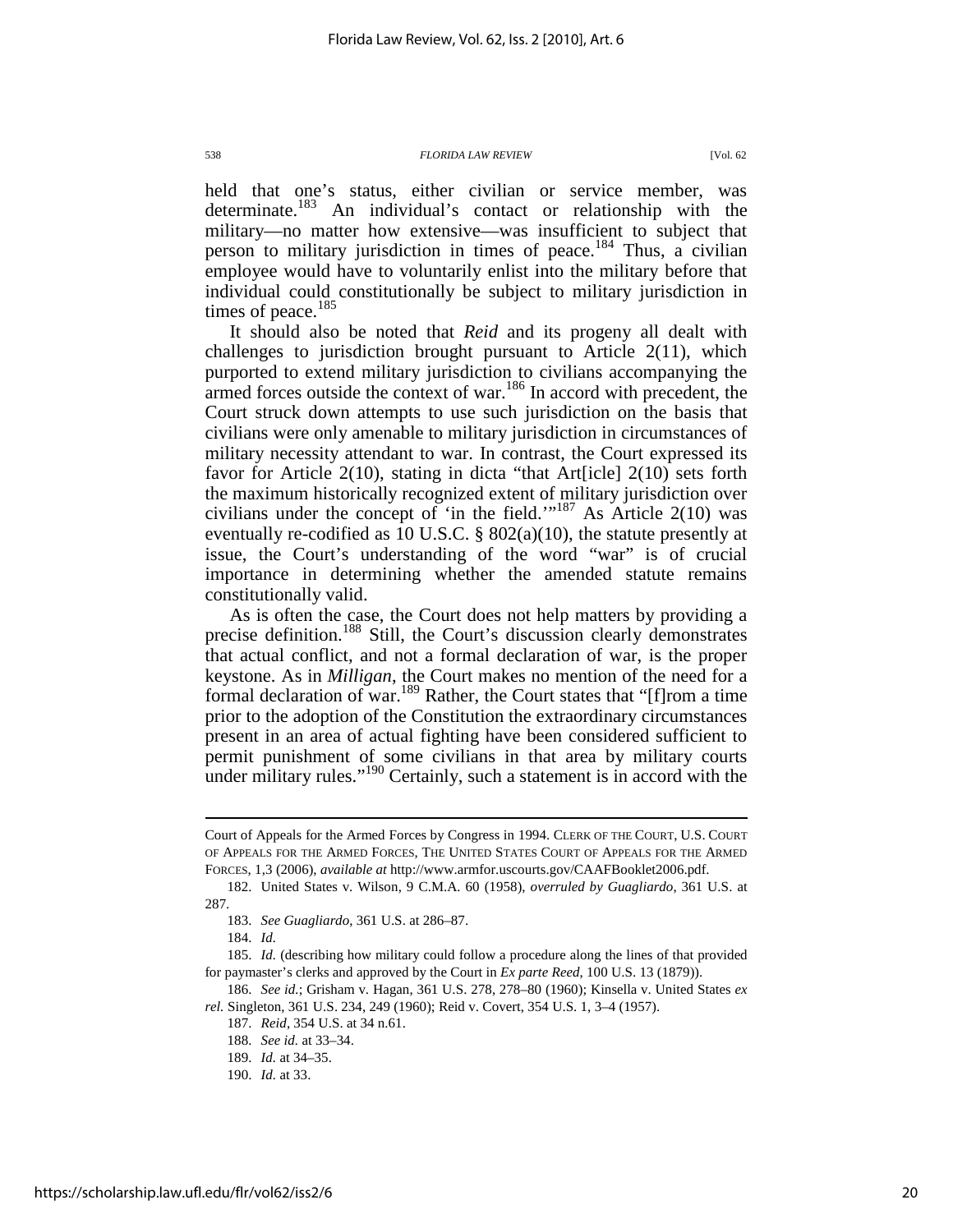argument that military jurisdiction authority arises solely out of military necessity and is not dependent on mere formalities.<sup>191</sup> Seemingly then, by affirming the jurisdictional grant in Article 2(10), the Court endorsed the traditional principle that actual hostilities and the disruption of the civil government act as the keystone for exercising military jurisdiction over civilians.<sup>192</sup>

In effect, *Reid* and its contemporaries did little more than maintain the traditional two-prong approach to military jurisdiction. The Court upheld the application of military jurisdiction to military members, $193$ but it strictly limited such jurisdiction over civilians—requiring the military necessity as a result of actual conflict in the area.<sup>194</sup> Furthermore, after hinting that it might consider expanding the scope of who might be considered in the military,<sup>195</sup> the Court actually held otherwise, articulating that military dependants and employees could never be considered in the military for the sake of jurisdiction, regardless of the proximity of their relationship.<sup>196</sup> As a result, civilians could only be subject to military jurisdiction in times of war—a concept explicitly endorsed by the Court's admonishment that Article 2(10) described the maximum allowable reach of military jurisdiction.<sup>197</sup> In that regard, the Court clearly upheld precedent that the existence of war was to be determined not by formalities, but rather by the reality of actual conflict.<sup>198</sup> Therefore, only in times of military necessity is military jurisdiction over civilians constitutionally appropriate.<sup>199</sup>

### C. *Impact of Recent Decisions on the Permissible Reach of Military Jurisdiction*

Given the Court's preoccupation with Article 2(11), it might have seemed that Article 2(10), which codified the military's authority to subject civilians serving with or accompanying it in the field in time of war, was settled law. However, in 1969, the USMCA, the "supreme court" of military law at the time, $200$  decided otherwise and effectively created the jurisdictional gap at issue when it determined in *United States v. Averette* that a formal declaration of war was necessary to permit the application of military jurisdiction to civilians pursuant to the

 <sup>191.</sup> *Id.* at 30–33.

 <sup>192.</sup> *Id.* at 34–35.

 <sup>193.</sup> *Id*. at 19–20.

 <sup>194.</sup> *Id.* at 30–31, 35.

 <sup>195.</sup> *Id.* at 22–23.

 <sup>196.</sup> *See* McElroy v. United States *ex rel.* Guagliardo, 361 U.S. 281, 286–7 (1960); Kinsella v. United States *ex rel.* Singleton, 361 U.S. 234, 249 (1960).

 <sup>197.</sup> *Reid*, 354 U.S. at 34 n.61.

 <sup>198.</sup> *Id.* at 33–34.

 <sup>199.</sup> *Id.* at 30–33.

 <sup>200.</sup> *See supra* note 181 and accompanying text.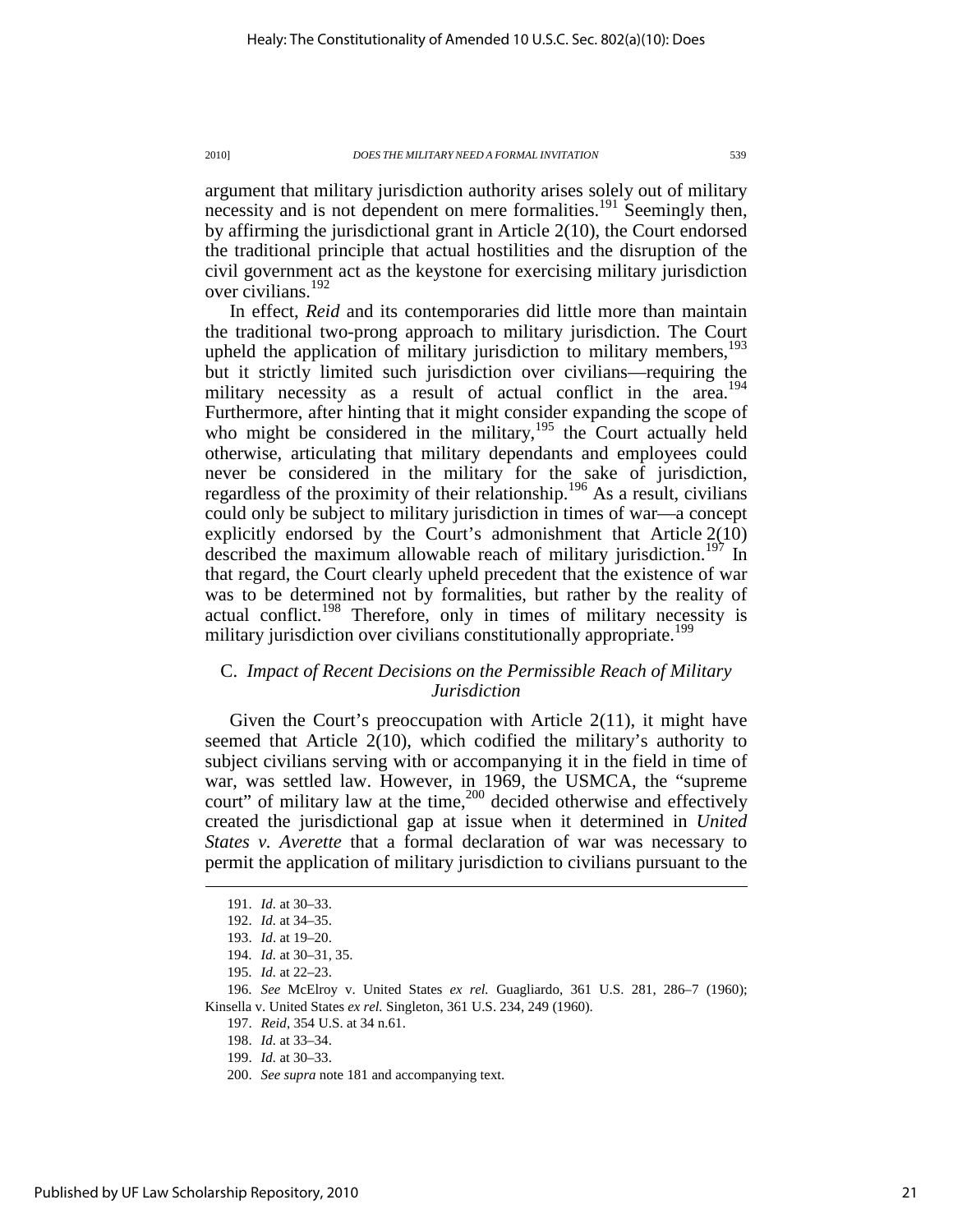statute.<sup>201</sup> Since *Averette*, no civilian had been prosecuted under military jurisdiction<sup>202</sup> until Congress' decision to amend 10 U.S.C. § 802(a)(10) and the subsequent charging of Ali in  $2008$ <sup>203</sup> Of course, given prior precedent, such a ruling would mark a monumental shift in reasoning if based on constitutional principles. It would also be an exceedingly strong argument for questioning amended 10 U.S.C.  $\S 802(a)(10)$ 's validity. Unfortunately for cowboy contractors, the situation is not so bleak.

While the *Averette* decision could simply be classified as an aberration, it certainly resulted from a confusing time in the Court's treatment of military jurisdiction. While the Court in *Reid* had effectively rebuffed attempts to expand military jurisdiction beyond its traditional bounds, $^{204}$  it took no steps to limit that jurisdiction. As stated previously, it effectively maintained the traditional two-prong approach—in which an individual's status as a member of the military was the determinate factor in deciding when military jurisdiction might be employed outside the context of war.<sup>205</sup> However, during the height of the Vietnam War, the Court made an abrupt about face.  $206$  In *O'Callahan v. Parker*, <sup>207</sup> the Court declared that an individual's status as a military member was merely a threshold issue.<sup>208</sup> A crime must additionally have been service-related to justify military jurisdiction.<sup>209</sup> Practically speaking, even a soldier could not be tried by the military for crimes committed for "peacetime offenses" in an area where "[c]ivil courts were open."<sup>210</sup> Without a doubt, this was a radical restriction on the exercise of military jurisdiction. Seemingly, the Court determined that characteristics of military necessity were required before the military had jurisdiction over even its own members' crimes.

Given the Court's apparent desire to restrict the exercise of military jurisdiction, it should not come as a surprise that *Averette* was decided in a likewise restrictive manner just one year later. $2^{11}$  In fact, the USMCA specifically stated that its basis for restricting the statutory employment of military jurisdiction to civilians was "the most recent

 <sup>201. 19</sup> C.M.A. 363 (1970) (2-1 decision).

 <sup>202.</sup> Peters, *supra* note 64, at 367.

 <sup>203.</sup> Scahill, *supra* note 6.

 <sup>204.</sup> *See generally* Reid v. Covert, 354 U.S. 1 (1957) (declining to allow the military to exert jurisdiction over a civilian during peace time).

 <sup>205.</sup> Kinsella v. United States *ex rel.* Singleton, 361 U.S. 234, 240–41 (1960).

 <sup>206.</sup> *See* O'Callahan v. Parker, 395 U.S. 258, 267, 272–73 (1969), *overruled by* Solorio v. United States, 483 U.S. 435 (1987).

 <sup>207.</sup> *Id.* at 258.

 <sup>208.</sup> *Id.* at 267.

 <sup>209.</sup> *Id.* at 272–73.

 <sup>210.</sup> *Id.* at 273–74.

 <sup>211.</sup> Peters, *supra* note 64, at 394–97.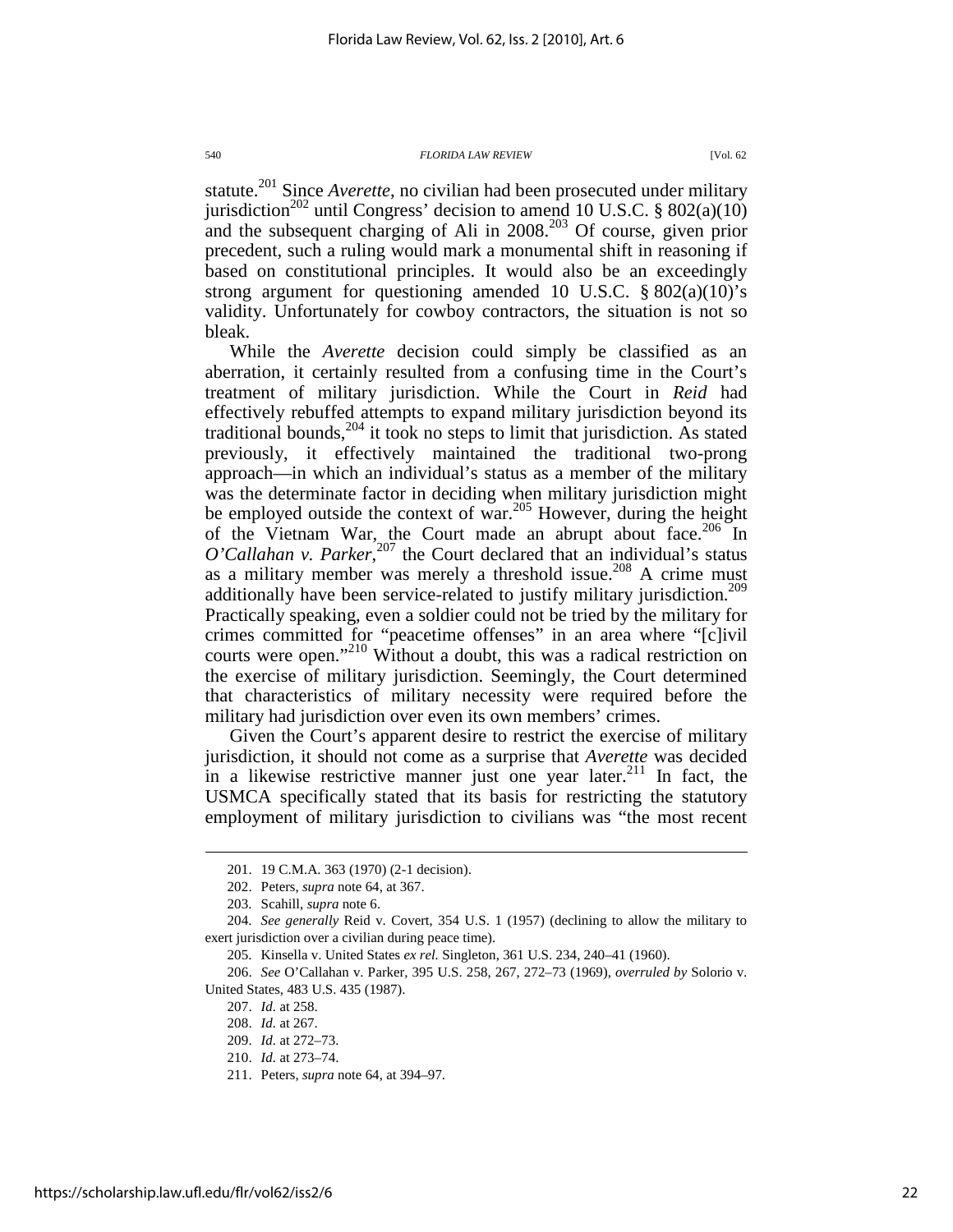guidance in this area from the Supreme Court."<sup>212</sup> Many critics of the *Averette* court's decision point out that the USMCA could not have relied on precedent other than  $O'Callahan$  because none existed.<sup>213</sup> This sentiment was expressed even at the time of the decision.<sup>214</sup> In his dissent to *Averette*, Chief Judge Quinn stated that "there is no compelling or cogent reason" for the manner in which the court was construing the phrase "time of war."<sup>215</sup> Importantly, though, even the *Averette* court did not hold that a formal declaration of war was constitutionally necessary.<sup>216</sup> In fact, the court explicitly declined to make any such determination.<sup>217</sup> Rather, the court merely interpreted the statutory language to require a formal declaration of  $var^{218}$ —a point bitterly opposed by the dissent.<sup>219</sup>

Thus, even under *Averette*, Congress could have acted to broaden the circumstances under which the statute authorized the exercise of military jurisdiction over civilians. Of course, it is arguable that the *Averette* court correctly interpreted *O'Callahan* as representative of the Court's desire to limit all applications of military jurisdiction, and that given the opportunity the Court would have limited military jurisdiction over civilians as well. Certainly, if the trend started by *O'Callahan* was still in effect, this might bear consideration. Importantly, however, such is not the case; *O'Callahan* is no longer good law.

In 1987, the Rehnquist Court<sup>220</sup> overruled *O'Callahan* in *Solorio v. United States* and re-established the offender's status as the sole factor in determining whether military jurisdiction could appropriately be exercised over service members.<sup>221</sup> In returning to what might be considered the norm, the Court specifically cited *Kinsella*, *Reid*, and *Milligan* as demonstrative of the proper application of military jurisdiction.<sup>222</sup> Notably, though *Solorio*'s holding was limited to the ability of the military to exercise jurisdiction over service members, $2^{23}$ its reasoning clearly demonstrates the Court's acknowledgement that the traditional norms concerning the exercise of military jurisdiction

 <sup>212.</sup> United States v. Averette, 19 C.M.A. 363, 365 (1970).

 <sup>213.</sup> Peters, *supra* note 64, at 394–97.

 <sup>214.</sup> *Averette*, 19 C.M.A. at 366 (Quinn, C.J., dissenting).

 <sup>215.</sup> *Id.* 

 <sup>216.</sup> *Id.* at 365 (majority opinion).

 <sup>217.</sup> *Id.*

 <sup>218.</sup> *Id.*

 <sup>219.</sup> *Id.* at 366 (Quinn, C.J., dissenting).

 <sup>220.</sup> *See generally* Michael Richard Dimino, *Counter-Majoritarian Power and Judges' Political Speech*, 58 FLA. L. REV. 53, 84–85 (2006) (discussing composition of the Court under Chief Justice William Rehnquist).

 <sup>221. 483</sup> U.S. 435, 439 (1987).

 <sup>222.</sup> *Id.* 

 <sup>223.</sup> *Id.* at 450–51.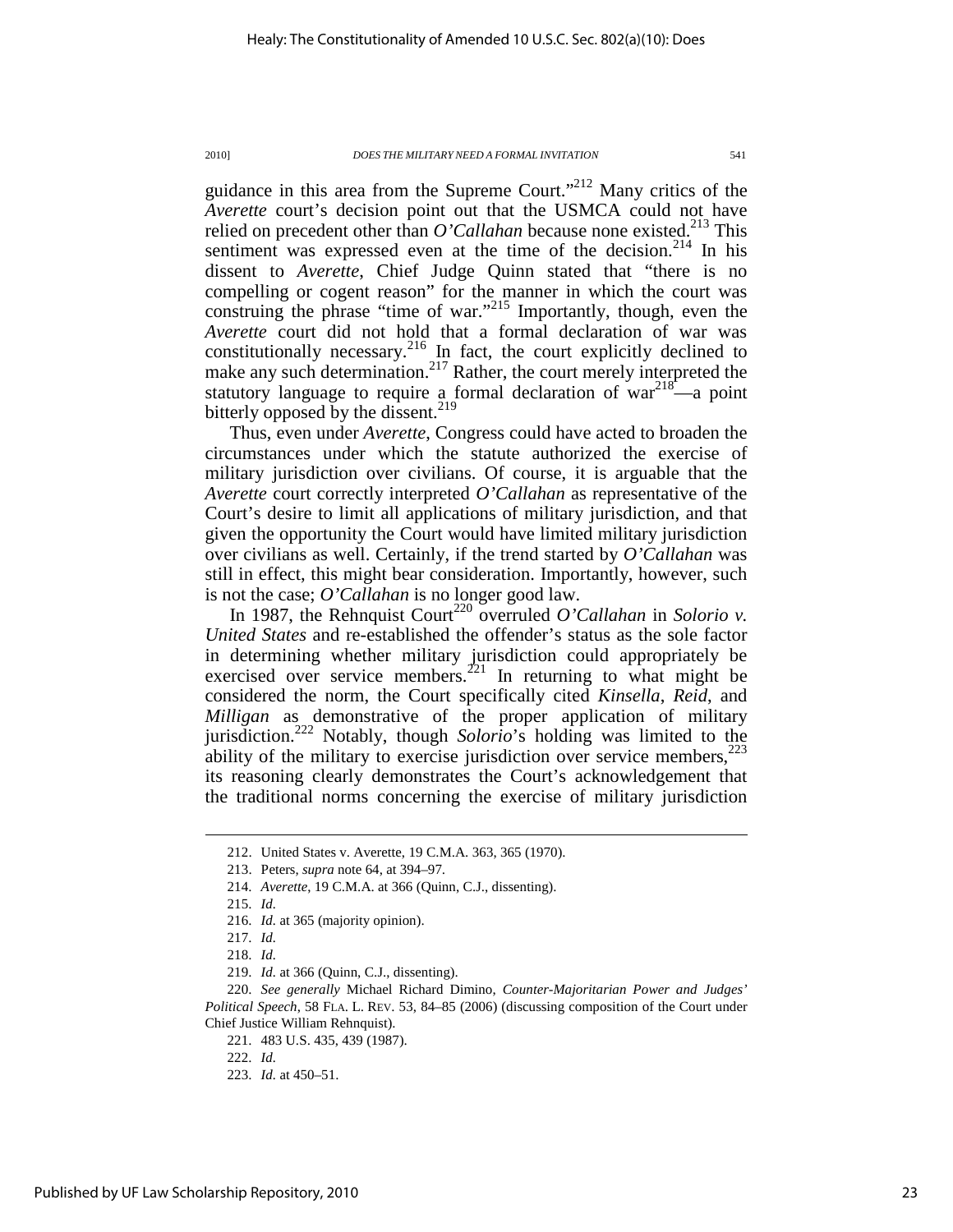over civilians were likewise not to be discarded.

Furthermore, that acknowledgement has not waned. In 2005, the Roberts Court<sup>224</sup> determined in *Hamdan v. Rumsfeld*<sup>225</sup> that military jurisdiction could constitutionally be applied to any civilians in areas in which martial law had been appropriately declared, as well as in "'occupied enemy territory or territory regained from an enemy where civilian government cannot and does not function.'"<sup>226</sup> The Court identified *Madsen*, *Duncan*, and *Milligan* as demonstrative of such circumstances.<sup>227</sup> Additionally, affirming the conclusions noted previously concerning the irrelevance of a formal declaration of war, the Court references the military's activities in Afghanistan following the attacks on September 11,  $2001$ ,  $^{228}$  as representative of the theater and duration of war. $229$  Certainly, this could not be true unless the Court understood the precedential meaning of "war" to require only the presence of actual conflict, and not a formal declaration.

Thus, in effect, the scope of the constitutionally appropriate application of military jurisdiction to civilians during the post-*Reid* era concluded just as it began—though it undertook a wild metamorphosis before returning to its traditional moorings. As evidenced by *Hamdan*, military jurisdiction remains constitutionally appropriate in the two circumstances established historically in *Milligan* and later in the *Reid*  era—over military members in all cases and over civilians only in times of military necessity.<sup>230</sup> Of course, military jurisdiction did not escape entirely unscathed. Even after *Solorio*, the *Averette* court's restrictive statutory interpretation of what was to become 10 U.S.C. § 802(a)(10)

 <sup>224.</sup> *See generally* Jason Marques, Note, *To Bear a Cross: The Establishment Clause, Historic Preservation, and Eminent Domain Intersect at the Mt. Soledad Veterans Memorial*, 59 FLA. L. REV. 829, 853 (2007) (discussing composition of the Court under Chief Justice John Roberts).

 <sup>225.</sup> Hamdan v. Rumsfeld, 548 U.S. 557 (2006), *superseded by* Military Commissions Act of 2006, Pub. L. No 109-366, § 7, 120 Stat. 2600, 2635–36. However, the relevant provisions of the Military Commissions Act have since been found unconstitutional by Boumediene v. Bush, 128 S. Ct. 2229 (2008).

 <sup>226.</sup> *See id*. at 595–96 (quoting Duncan v. Kahanamoku, 327 U.S. 304, 314 (1946)). Additionally, the Court identified a third appropriate circumstance—the trial of enemy individuals for violations of the laws of war—in which the military could exert jurisdiction over non-service members. *Id.* at 596. It was upon this basis that the military sought to subject Salim Ahmed Hamdan to its jurisdiction. *Id.* at 597. Importantly, this basis is beyond the scope of this Note.

 <sup>227.</sup> *See id*. at 596.

 <sup>228.</sup> *See generally* Maxwell O. Chibundu, *For God, For Country, For Universalism: Sovereignty as Solidarity in Our Age of Terror*, 56 FLA. L. REV. 883, 883–84 (2004) (describing the terrorist attacks of September 11, 2001).

 <sup>229.</sup> *See Hamdan*, 548 U.S. at 598–600.

 <sup>230.</sup> Solorio v. United States, 483 U.S. 435, 439 (1987).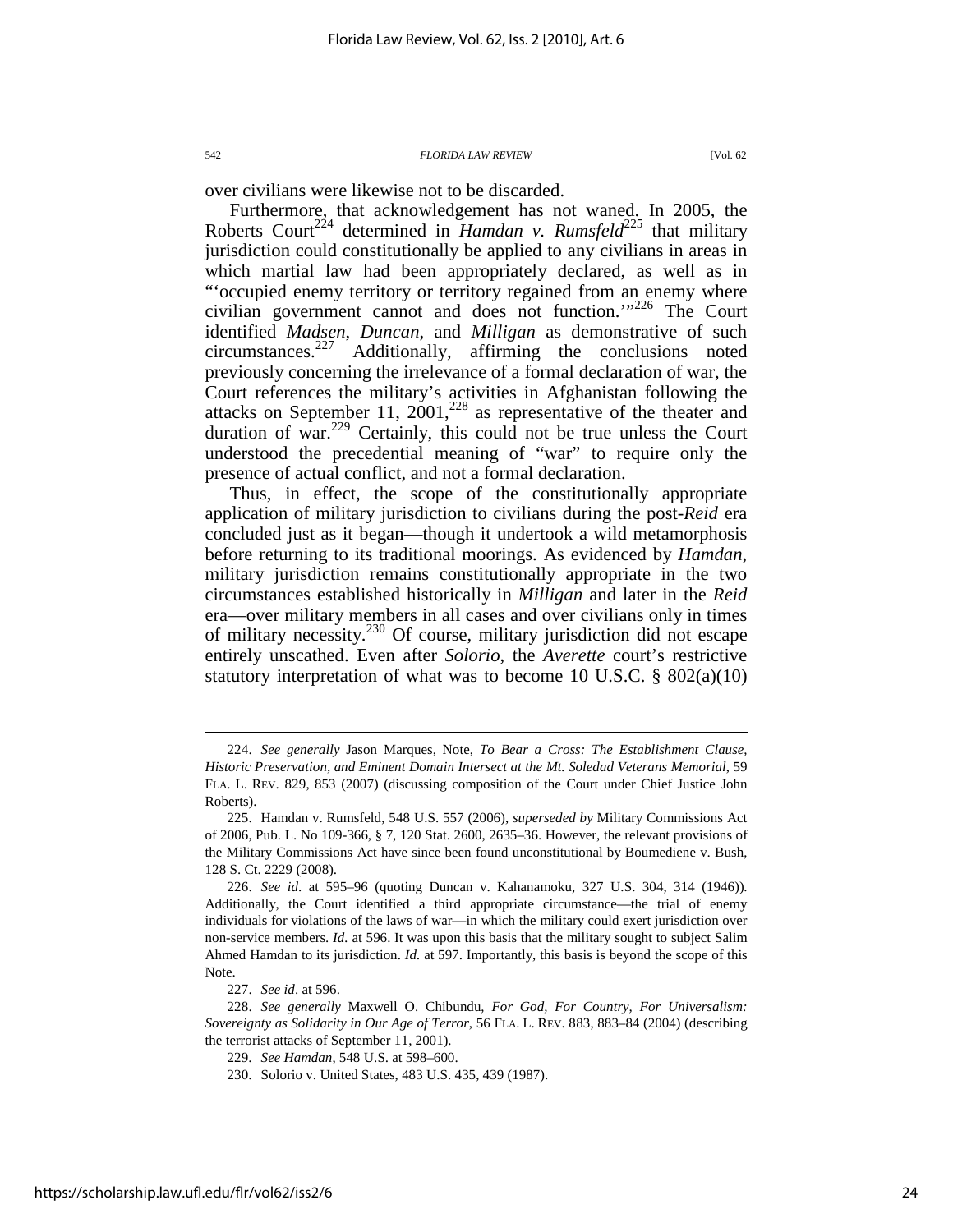remained.<sup>231</sup> As such, formal congressional action was now required to extend military jurisdiction to civilians.<sup>232</sup>

### V. CONCLUSION: NO FORMALITIES REQUIRED

In many respects, the "problem" facing civilian contractors $233$ —their newfound amenability to the jurisdiction of the military justice system—is of their own design. For nearly forty years, $234$  such individuals had enjoyed the benefit of a jurisdictional gap that rendered them free from criminal prosecution.<sup>235</sup> "Cowboy" contractors returned the favor by embarrassing the United States $^{236}$  with an impressive litany of abuses<sup>237</sup> that compelled Congress to act.<sup>238</sup> But did Congress act appropriately? As stated so eloquently by the Supreme Court 140 years prior to the amendment of 10 U.S.C.  $\S$  802(a)(10), no matter how wicked an offender might be or to what extent his offenses endanger the safety of the country, if the law does not authorize his punishment, then it is better to allow that individual to remain unpunished than to violate the protections of the law and submit to the "clamor of an excited people."<sup>239</sup> Thus, regardless of the perceived need for military jurisdiction to combat allegations of contractor abuses in Iraq, the determinate question remains: Does the Constitution tolerate the statutory expansion of military jurisdiction to civilians serving with or accompanying an armed force in the field outside the context of a declared war?

Without a doubt, it does. While the Court has traditionally considered the exercise of military jurisdiction over civilians to be extraordinary<sup>240</sup> and expressed its reluctance to subject civilians to such, $^{241}$  it has never incorporated the need for a formal declaration of war in order to justify that extraordinary grant of jurisdiction.<sup>242</sup> Rather, the Court has focused on the realities faced by military commanders in the face of an actively hostile enemy<sup>243</sup> and determined that jurisdiction

 <sup>231.</sup> United States v. Averette, 19 C.M.A. 363, 365 (1970).

 <sup>232.</sup> *Id.*

 <sup>233.</sup> Witte, *supra* note 12 ("'This looks good on the surface, but it creates far more problems than it solves,' said Stan Soloway, president of the Professional Services Council, a trade group that represents [civilian] contractors.").

 <sup>234.</sup> *See supra* note 6 and accompanying text.

 <sup>235.</sup> *See supra* notes 11–12 and accompanying text.

 <sup>236.</sup> *See supra* note 54 and accompanying text.

 <sup>237.</sup> *See supra* notes 45–49 and accompanying text.

 <sup>238.</sup> *See supra* note 90 and accompanying text.

 <sup>239.</sup> *Ex parte* Milligan, 71 U.S. (4 Wall.) 2, 119 (1866).

 <sup>240.</sup> Reid v. Covert, 354 U.S. 1, 35 (1957) (plurality opinion).

 <sup>241.</sup> *Ex parte Milligan*, 71 U.S. at 121.

 <sup>242.</sup> United States v. Averette, 19 C.M.A. 363, 366 (1970) (Quinn, C.J., dissenting).

 <sup>243.</sup> *Reid*, 354 U.S. at 33.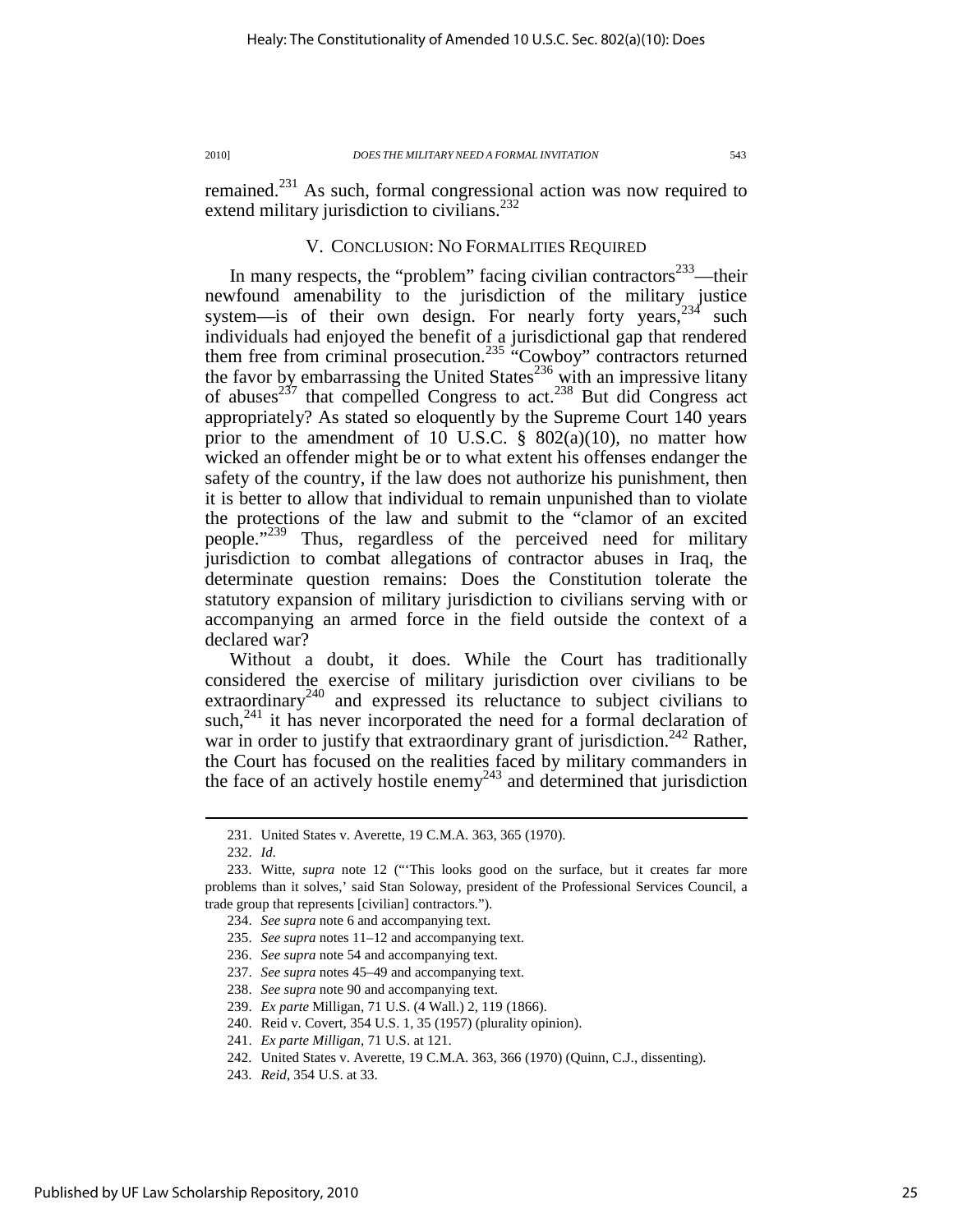is appropriate in areas in which local invasion or actual military conflict has rendered the civil authority incapable of exercising jurisdiction.<sup>244</sup> Furthermore, per *Hamdan*, military jurisdiction remained particularly appropriate in "'occupied enemy territory or territory regained from an enemy where civilian government cannot and does not function."<sup>245</sup>

Arguably, the situation in Iraq meets all such requirements. Direct, local military conflict stripped the local civil authority of the power to exercise criminal jurisdiction, $246$  and, even though that civil authority has been restored to some degree, it lacks the authority to subject personnel accompanying the U.S. military to local jurisdiction.<sup>247</sup> Such circumstances are remarkably similar to those present in *Madsen*, <sup>248</sup> in which the Court affirmed the exercise of military jurisdiction over a U.S. military dependant,  $249$  a decision the Court has never expressed any reservations about.<sup>250</sup> Indeed, in *Reid*, the Court explicitly affirmed *Madsen*, distinguishing it from the circumstance in *Reid* based on the fact that Germany had been conquered by force and continued to be governed by military authority.<sup>251</sup> Certainly, in light of the added insight shared in *Hamdan*, the current conflict in Iraq falls within the category of occupied territory in which the civilian courts are incapable of subjecting civilians to jurisdiction as a result of ongoing direct military conflict. $252$ 

Simply put, that is all that is required. The need for a formal declaration of war had never been discussed, much less been at issue, until the court in *Averette* determined such to be necessary to comply with the relevant statutory language.<sup>253</sup> Still, even this lone contrary decision was determined not on the basis of constitutional constraints, but rather on the basis of that court's narrow interpretation of statutory language<sup>254</sup> following an unprecedented decision by the Court to radically restrict the exercise of military jurisdiction over even its own

 <sup>244.</sup> *Ex parte Milligan*, 71 U.S. at 127.

 <sup>245.</sup> *See* Hamdan v. Rumsfeld, 548 U.S. 557, 595–96 (2006) (quoting Duncan v. Kahanamoku, 327 U.S. 304, 314 (1946)). Additionally, the Court identified a third appropriate circumstance in which the military could exert jurisdiction over non-service members: the trial of enemy individuals for violations of the laws of war. *Id.* at 596. It was upon this basis that the military sought to subject Salim Ahmed Hamdan to its jurisdiction. *Id.* at 597. Importantly, this basis is beyond the scope of this Note.

 <sup>246.</sup> *See, e.g.*, *Ex parte Milligan*, 71 U.S. at 121.

 <sup>247.</sup> *See, e.g.*, Madsen v. Kinsella, 343 U.S. 341, 361–62 (1952).

 <sup>248.</sup> *Id.*

 <sup>249.</sup> *Id.*

 <sup>250.</sup> Reid v. Covert, 354 U.S. 1, 35 n.63 (1957) (plurality opinion).

 <sup>251.</sup> *Id.*

 <sup>252.</sup> *See generally* Deanese Williams-Harris & Russell Working, *War Cuts Young Soldiers' Lives Short*, CHI. TRIB., Sept. 19, 2008, at 1 (describing the chaos and carnage in Iraq).

 <sup>253.</sup> United States v. Averette, 19 C.M.A. 363, 365 (1970).

 <sup>254.</sup> *Id.*